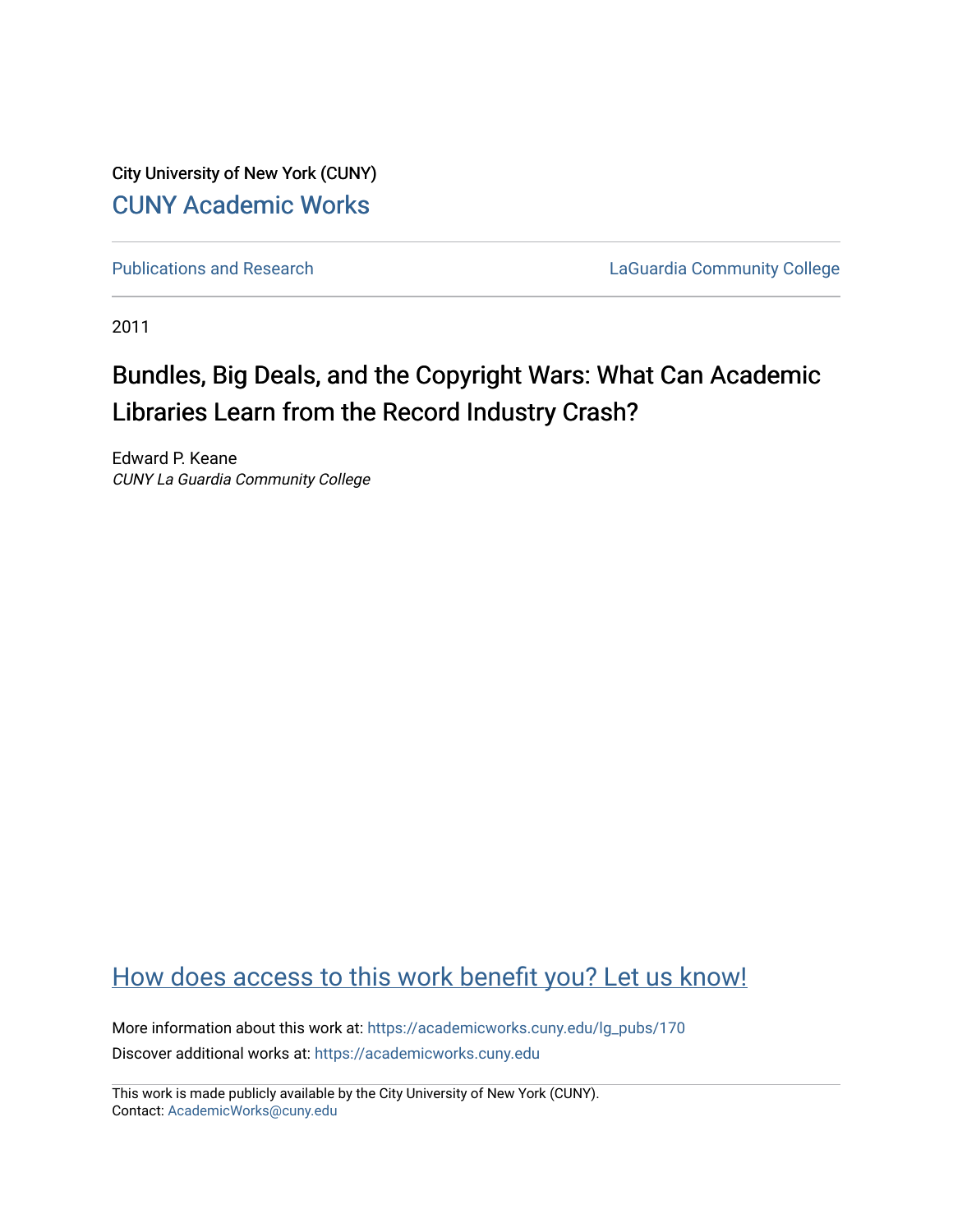*The Serials Librarian*, 61:33–57, 2011 Copyright © Taylor & Francis Group, LLC ISSN: 0361-526X print/1541-1095 online DOI: 10.1080/0361526X.2011.584247



## **Bundles, Big Deals, and the Copyright Wars: What Can Academic Libraries Learn from the Record Industry Crash?**

#### EDWARD KEANE

*Brooklyn Campus, Long Island University, Brooklyn, New York, USA*

*This article reviews the contention that U.S. laws favor copyright owners over consumers, and pre-existing models over innovation. The relationship of commercial publishers to the Open Access movement is compared to that of the creators/users of file sharers and the Record Industry. The library literature bears out the contention that journal publishers have exhibited some of the behaviors that contributed to the decline of the major record labels. Librarians who support free scholarship will find the music industry plight instructive; just as iTunes fulfilled consumer demand, Open Access and other alternatives will transform publishing.*

*KEYWORDS academic journal publishing, music industry, copyright*

#### INTRODUCTION

A brief review of copyright history leaves one to conclude that rights holders' interests, regardless of format, have been incrementally expanded to unfair proportions. It is in this context that the music industry and other commercial purveyors have conducted business. Large academic journal publishers, it turns out, have treated a part of their customer base, academic libraries, in much the same way as the labels responded to the preferences of music consumers, namely, ignoring them. Although listening to and purchasing digitally downloaded music has evolved into a convenient, relatively affordable form of entertainment that takes up a fair amount of our leisure time and money, there was a prolonged phase of conflict among various business

Address correspondence to Edward Keane, Reference*/*Instruction Librarian and Acting Serials and Electronic Resources Coordinator, Brooklyn Campus, Long Island University, 1 University Plaza, LLC 417, Brooklyn, NY 11201, USA. E-mail: ekeane@liu.edu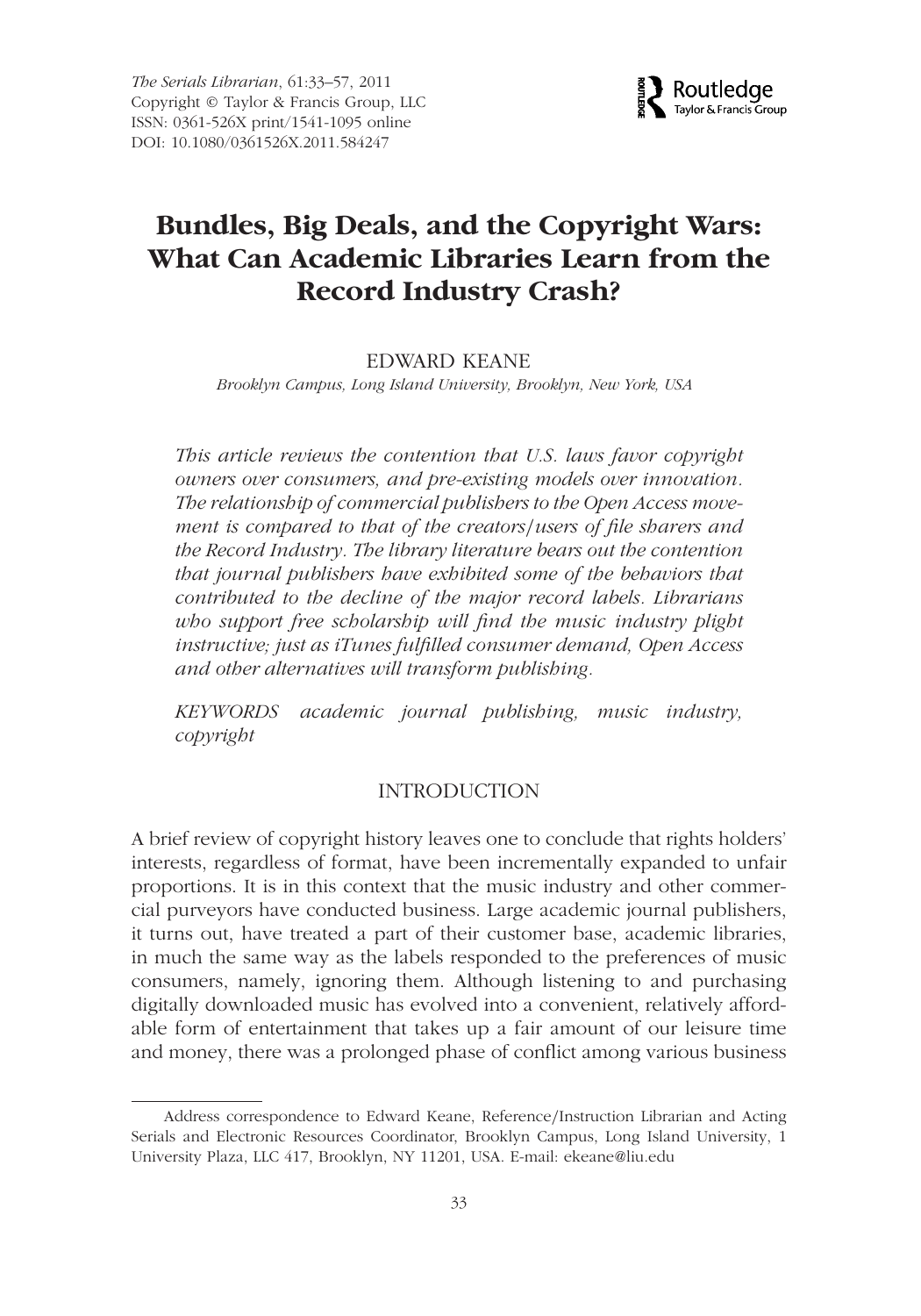and consumer interests that had to be resolved before the current business model took off. Many of these conflicts were the inevitable result of innovation, as painful for the music industry as they were for newspapers, book publishers, and librarians. When first confronted with the perceived threat of file sharing, the music industry relied on the copyright laws of the United States to protect their preferred way to sell music in a bundled format, the CD, and then relied on intimidation of consumers by suing and threatening to sue individuals. To the casual observer it would seem the music industry prevailed, but in fact it lost out on millions by not working with peer-topeer aggregators such as Napster when a compromise was offered years before Steve Jobs' timely introduction of iTunes to a suddenly receptive and desperate industry.

The yearly cost increases for online publisher "bundles" of journal content is well documented. Many librarians and other faculty members are now questioning publishers' business models, with some advocating increased flexibility in agreements and far tougher negotiating tactics. Publishers have responded to the criticism by establishing increased availability to Open Access titles and offering some flexibility in their models. However, the majority of informed librarians who work with serials would probably reflect that publishers have a long way to go to accommodate customer needs, just as many music consumers at one time balked at using the first commercial music digital downloading services. With some exceptions, libraries have been inclined so far to ask their institutions for more money to pay for publisher packages rather than walk away. Likewise, most scholars on tenure track are unlikely to quibble about details of a commercial copyright license that is actually limiting the impact of their research over the long term. These are the kind of issues that librarians are in a position to educate their faculty colleagues about, as are the alternative business models and improved accessibility that Open Access offers. Some readers may find that it is a bit of a stretch to say that Open Access is to commercial journal publishers what Napster was to Warner Brothers, but there are some interesting parallels. Over time, cash-strapped libraries and the commercial publishers may be compelled to compromise on something akin to the iTunes model for music downloads—imperfect, yes, but infinitely fairer to the customer than the preceding industry model.

#### WHO BENEFITS MOST FROM COPYRIGHT LAW?

An example of how pervasive Digital Rights Management has become is the agreement Microsoft users are required to "sign" before using Windows Media Player which allows Microsoft to delete unauthorized content from one's computer.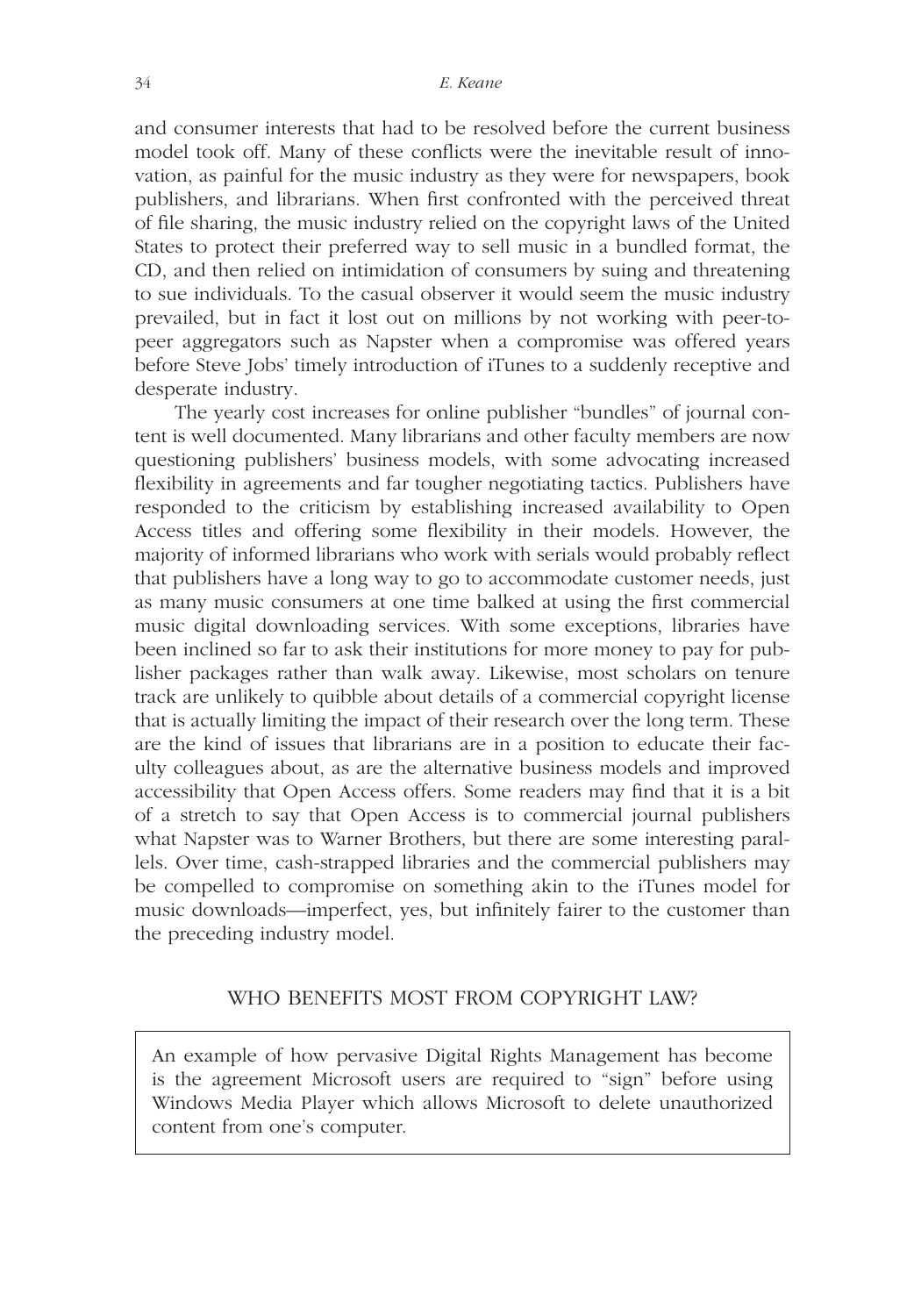The crux of the copyright debate in the Western world was summarized in an 1841 address to the British Parliament. Lord Thomas Macaulay contended that extending copyright terms and taxing someone for repeatedly using a copyrighted work was not in the public interest, but rather "a tax on readers for the purpose of giving a bounty to writers." Macaulay expressed fear that by extending copyright terms Parliament was inadvertently helping to monopolize thought and that future generations would come to view the licensing of ideas as inalienable.<sup>1</sup> The Parliamentary debate of the 19th century, as to whether copyright is an inherent right that should be protected and periodically extended by the state, or should be limited by terms that do not exceed human mortality and protect innovation, remains the essence of the contemporary debate.

The U.S. Constitution is unambiguous when it comes to copyright: *The Congress shall have Power . . . To promote the Progress of Science and useful Arts, by securing for limited Times to Authors and Inventors the exclusive Right to their respective Writings and Discoveries*. <sup>2</sup> Since 1790 copyright terms have steadily increased in the Untied States while successful judicial victories in favor of "readers" have been modest and infrequent. For example, in Supreme Court cases like *Sony Corp. of America v. Universal City Studios, Inc.* (1984)<sup>3</sup> and *Fiest Publications, Inc. v. Rural Telephone Service Company*  $(1991)^4$  the court affirmed the rights of those who backed innovative technology and used published work without permission. In *Sony* the court ruled that the owners of VCRs did not violate copyright law when they taped free television broadcasts. Despite the best efforts by the film industry in the early 1980s, and in particular the over-the-top Congressional testimony of the Motion Picture Association of America (MPAA) President Jack Valenti, that "the VCR is to the American film producer and the American public as the Boston Strangler is to the woman home alone," the court protected the new technology against claims of infringement.<sup>5</sup> Some saw the suit brought by Universal studios against Sony, maker of the VCR, as nothing more than an attempt by one industry to stifle a competitive threat from another and avoid the lost revenue.<sup>6</sup>

The particulars of the Fiest case involved the expense and time it took to compile and publish a list of customer contact information derived from another published source, with the court ruling that the original work was not protected because directories, databases, and so on do not reach a threshold of creative originality worthy of copyright protection.<sup>7</sup> For those who felt American copyright law in 1984 were too restrictive, the Fiest ruling was a minor victory. Like the Sony case, Fiest gave opponents of restrictive copyright false hope that other similar rulings were on the way and would signal a judicial and legislative trend.

To protect the interests of copyright holders in the digital age, political and business forces mobilized, closed ranks, and tightened U.S. copyright law further in 1998. Congress introduced and passed two copyright laws that codified what opponents believed advanced an anti-consumer,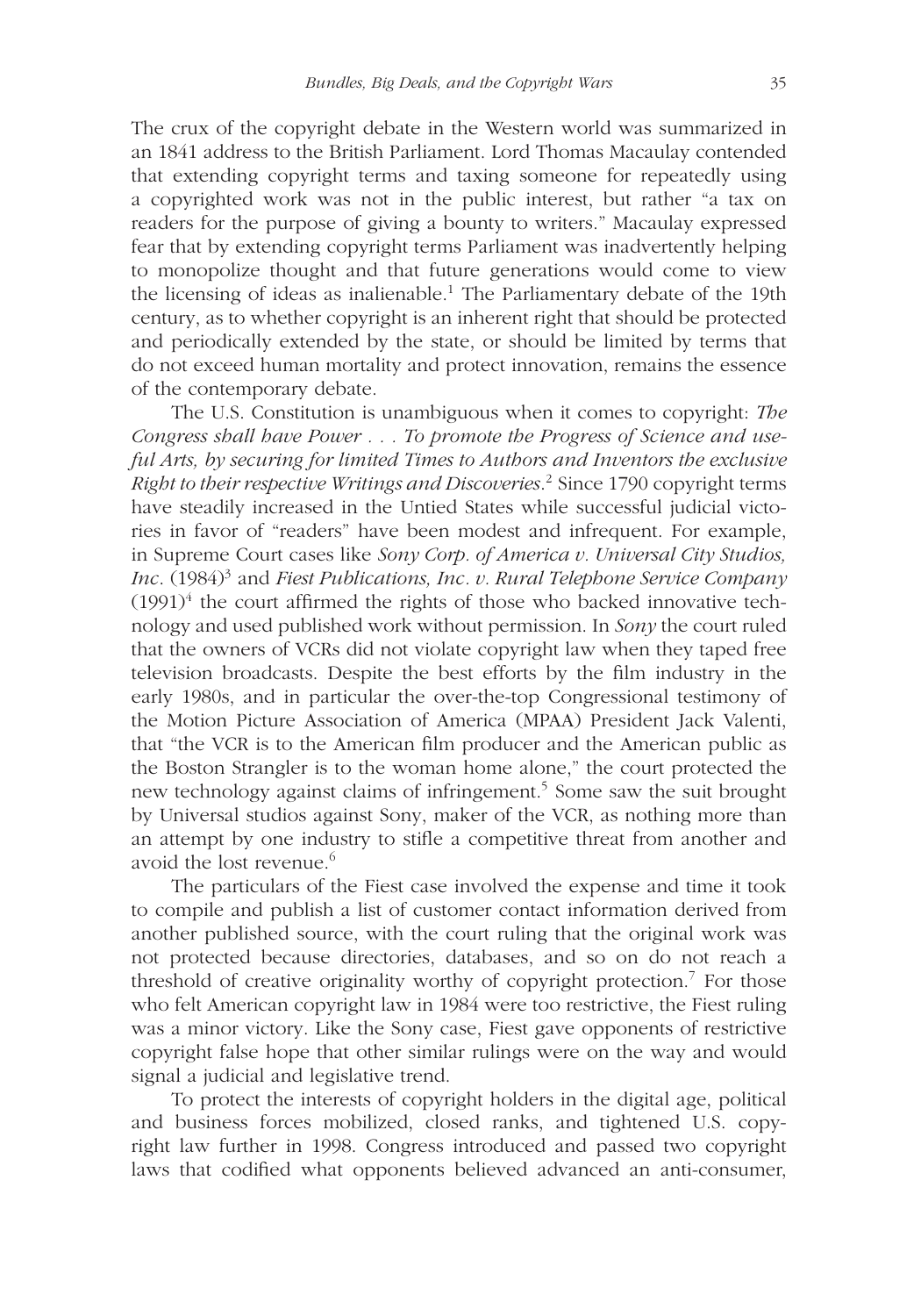anti-innovation agenda, generally reinforcing the interests of large corporations holding the rights to intellectual and creative property. Also known by turns as the Sonny Bono Act and the Mickey Mouse Protection Act because the law affirmed that Disney would not lose their mascot to the public domain—the Copyright Term Extension Act (CTEA) increased the term of copyright, and protected work for the life of the author plus 70 years, or 50 additional years from the last time the terms were adjusted in 1976. Corporate authorship rights, also called Work For Hire, were extended to 120 years after creation, or 95 years after publication, whichever comes first. Copyright protection for works published prior to January 1, 1978, was extended by 20 years.<sup>8</sup>

*Sony Corp. v. Universal City Studios* stood more or less unchallenged until a group of twenty-eight Hollywood studios and major record labels, led by Metro-Goldwyn-Mayer studios, took Grokster, Streamcast, Kazaa and other entities to U.S. District Court and the Court of Appeals for marketing file sharing software and both courts held for the defendants. The entertainment companies then took their case to the Supreme Court, where, in a unanimous decision, the court established a test for distributors of file sharing software which required intent to advertise or induce use in order to prove infringement. The ruling essentially made the distributors rather than the developers responsible for sharing files.<sup>9</sup> The constitutionality of CTEA was challenged in *Eldred v Ashcroft* but once again the law was upheld by the Supreme Court. In a dissenting opinion, however, Justice Stephen Breyer echoed Lord Macaulay's 1841 speech when he maintained that the CTEA essentially bestowed perpetual copyright that undermined public interests. Breyer's dissent also served to underscore the absurdity of retroactively extending copyright by pointing out that it was highly unlikely someone would be motivated to produce work so their great-grandchildren could receive royalties.10

The Digital Millennium Copyright Act (DMCA), signed into law in 1998 by President Bill Clinton, criminalized any attempt to circumvent Digital Rights Management (DRM) technology. An example of how pervasive DRM has become is the agreement Microsoft users are required to "sign" before using Windows Media Player, which allows Microsoft to delete unauthorized content from one's computer.<sup>11</sup> As a result of the DMCA it is a crime in America for someone to reconfigure a DRM (such as programming a DVD player to work with otherwise incompatible discs) and share the source code, even before there has been any actual copyright violation. In 2001, the DMCA was challenged when a computer programmer reverse-engineered a DVD so the encryption algorithm could be made available for free on the Internet. The MPAA sent out cease and desist letters to selected offenders, some of whom complied, but the movie studios targeted the editor of *The Hacker Quartely*, Eric Corley, and two others who maintained links to websites where the digital lock-picking tool was still available. After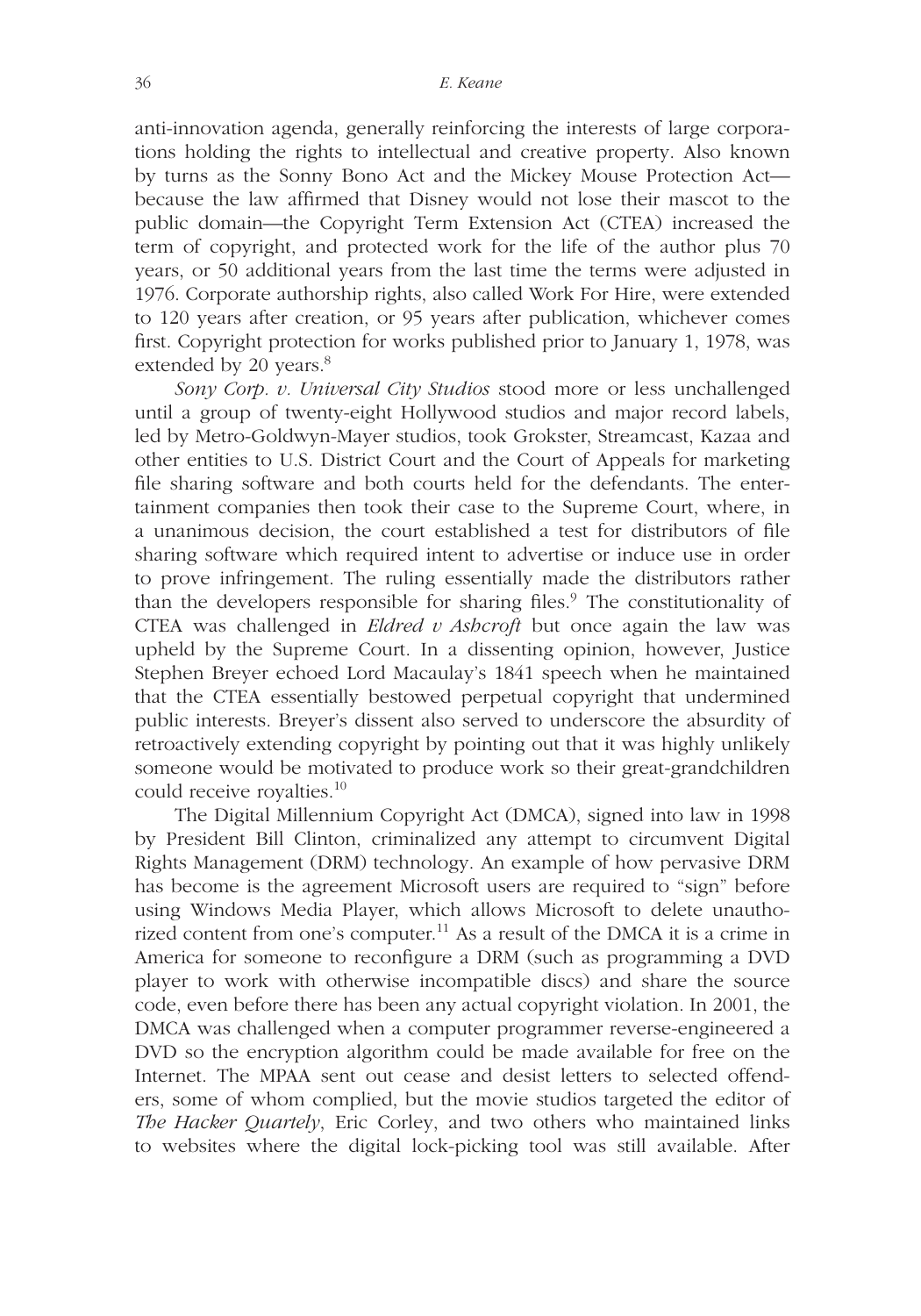a preliminary injunction, the U.S. District and the U.S. Court of Appeals upheld the injunction. The district court noted that the defendants' primary purpose was to promote redistribution of DVDs in violation of copyright laws. However neither court ruled on the First Amendment merits but on the "confrontational" strategy of the defendants. $12$ 

Yu-Lin Chang wrote that DRM's not only were an attempt by the entertainment industry to avoid being held accountable to the narrow amount of copyright law that reined them in, but they "seem to make it possible to grant information industries a new access right out of the traditional exclusive rights of copyright holders."13 The DMCA-blessed authentication processes, intentionally or not, gave some large companies the legal right to control creative and intellectual content at the expense of the Constitution's clause promoting progress in the sciences and useful arts. Chang predicted that the technological flaws in DRMs and the inevitable circumvention by hackers would prevent the entertainment and information industries from ever seeing a world where copyright is trumped by proprietary technology.14 Indeed, legality aside, there is almost always a way to access copyrighted films, TV shows, music, and scholarly content on the Internet. The negative impact of the aforementioned laws and the judicial decisions that upheld them, not to mention the near-unanimous support they received in Congress following intensive lobbying by the entertainment and publishing industries, could lead one to conclude that a full realization of the collective damage of the aforementioned laws and judicial ruling was lost on the average American and most politicians. However, there are any number of groups and individuals disappointed with the copyright laws in the United States professional organizations (e.g., the American Library Association has a standing committee on intellectual property rights and advocate policies that one day could be part of a successful reform movement). Reformers have participated in activities that have ranged from legal scholars making the written case for the laws to be amended to hackers redistributing newly released commercial blockbuster films on the Internet.

The copyright laws of the late 1990s could ultimately alienate consumers of household digital devices too. Quaedvlieg states that "Digitization and mass use are changing the nature of copyright: originally a property right focused on protecting work from being copied ... it has developed into the weighing of interests. The citizen now encounters the copyright law and its restrictions in his own living-room: citizens' acceptance on limitations in this sphere will be very low."15 A legislative push-back on copyright was needed, some scholars contended, but others, like Robert Merges, noted that private individuals and companies added content to the public domain, albeit for dubious motives. Biotechnology firms, for instance, invested millions of dollars with the respective goals of publishing information like gene sequences and pre-empting competitors who developed the same sequences from claiming infringement. Motive aside,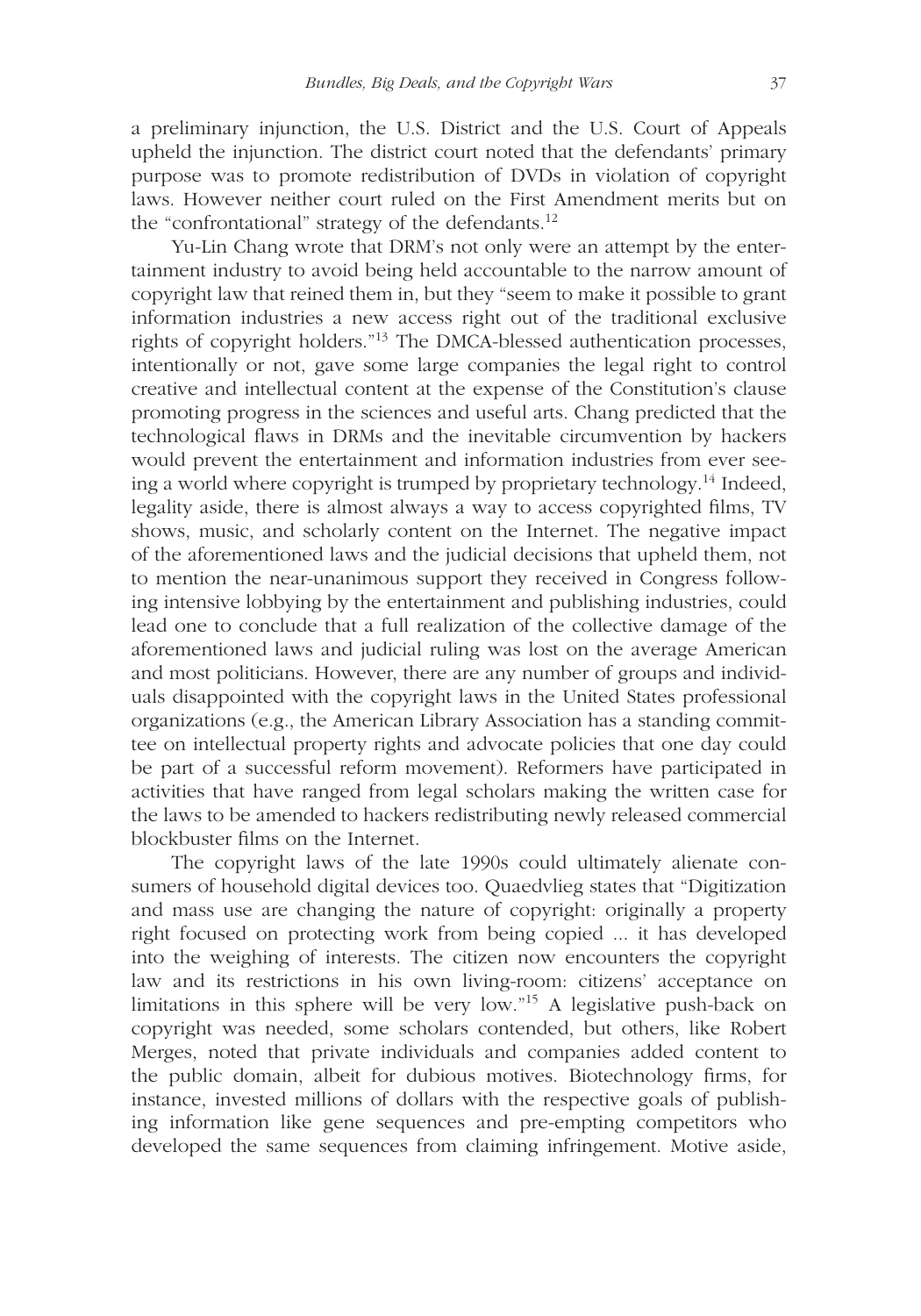#### 38 *E. Keane*

Merges maintained that this dynamic had the unintended consequence of providing users with free content they otherwise would not be able to use, and cited projects like the Creative Commons as an organized effort that provides alternatives to traditional property right models. These private investments and public domain initiatives revealed a "self-correcting feature" and demonstrated that congressional legislation is not the only recourse through which the "excesses of intellectual property may be addressed."16

Lawrence Lessing's theory of "code is law" portrayed an Internet increasingly controlled by computer programs, less the ideal of an open democratic medium and more a nexus of commerce supported by government legislation. Code writers who enforce DRM for Apple and Microsoft are writing Internet law, regardless of what has been or will be enacted by Congress.17

Whether an age of "information totalitarianism" is coming, or already exists, depends on who one asks. But it *is* fair to say that DRMs have given the MPAA, the Recording Institute Association of America (RIAA), and huge entertainment companies control over the fastest growing markets in an unregulated environment. Imagine an academic environment where most or all textbooks a library puts on reserve are only available in digital format and locked down by a DRM, circumventing fair use. Although it is fair to say that the invention of the Xerox copy machine caused as much outrage as the invention of the VCR, the high-speed tape dubbing machine, and LPs, those technologies still allowed educators and librarians to assess the risk of using them under the concept of fair use. DRM, by contrast, renders such assessment moot.

And from the point of view of academic librarians who have been writing about and designing access services for the 21st-century library, the DRMs not only block access but infringe on copyright clauses that are meant to protect the rights of libraries and their users.18

Since the late nineties when copyright owners succeeded in obtaining virtually everything they asked for from Congress related to extending terms, and the record companies sued Napster, then upped the ante by suing individual consumers, the give and take between Lord Macaulay's aforementioned "readers and writers" has decidedly favored the writers.

#### BAD BUSINESS MODELS IN THE MUSIC BIZ

After having the courts, the legislature and the executive branches emphatically enact and then re-affirm CTEA and the DCMA, and after winning just about every lawsuit they filed, effectively bankrupting Napster, it could be asked why the record industry was viewed as the big loser in the digital music revolution. Some observers and advocates have gone so far as to argue that Congress, knowingly or not, has created a bad Business Model that they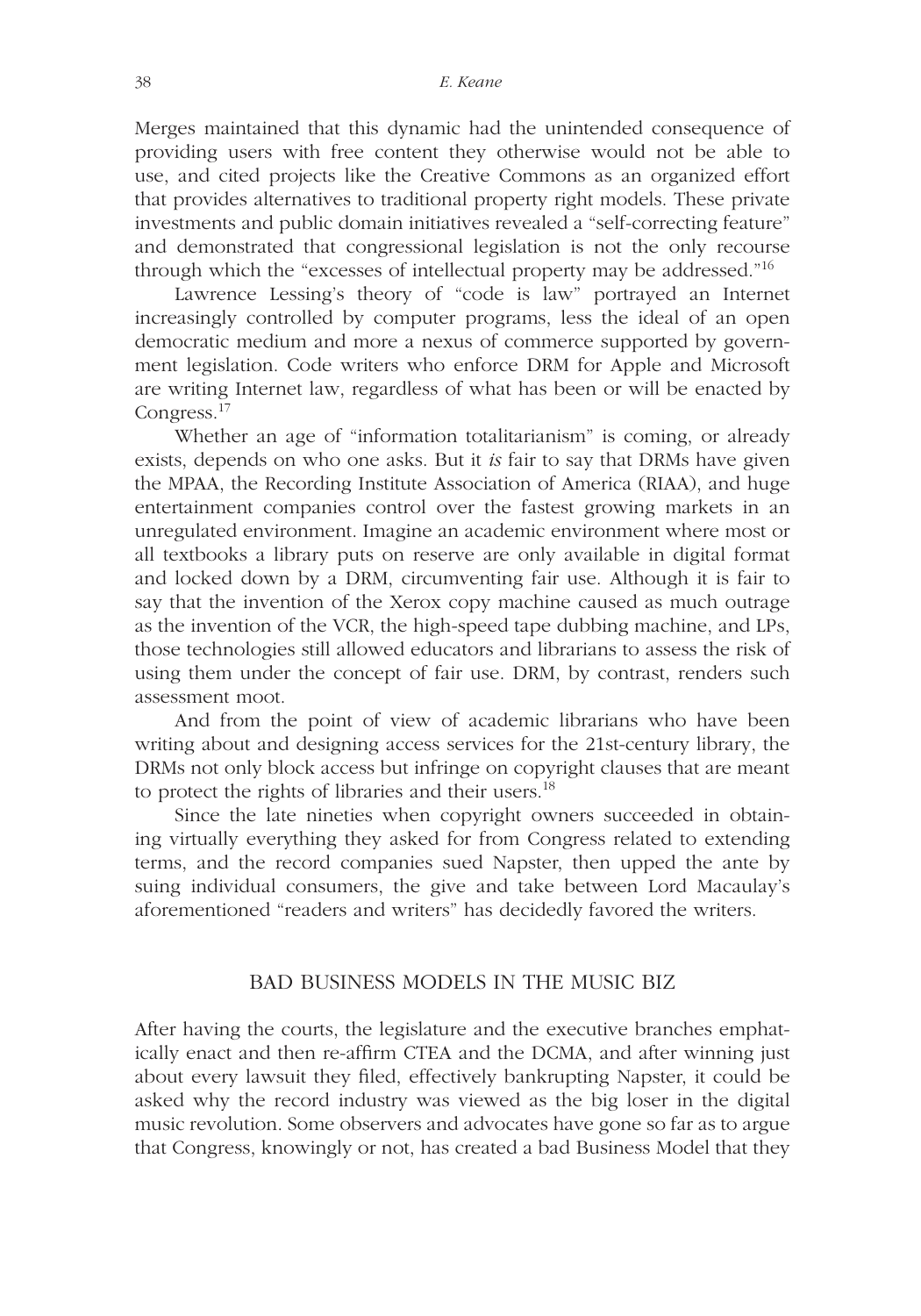dumped on consumers and that has turned out to be a perpetual bonanza for copyright holders. Despite this, how did such a one-sided, heavily regulated copyright environment come to prevail in the United States?

William Patry argued that the copyright industries have engaged in "moral panics," and explained that the imbalance came about because, "...bad business models, failed economic ideologies, and the acceptance of skewed metaphors have led to an unjustified expansion of our copyright  $_{\text{laws}}$  "19

While the phrase appeared with some scholarly notoriety in Stanley Cohen's study of England's Mods and Rockers' street conflicts of the midsixties, "moral panic" was a type of hysteria that also characterized the Salem Witch trials, the comic book scare of the 1950s and McCarthyism. "Panic" in this context was not characterized by an actual frenzy nor did it deny the subject of the panic was real, but rather presented an existing problem of manageable proportions and turned it into an existential one to further a political agenda. Patry elaborated, "...debates rarely focus on the only relevant question: Will the proposal actually serve the public good by promoting learning? Instead, debates degenerate into name calling and the copyright equivalent of the sky is falling." The tactic was political and was used to advance "undeserving economic interests" under a pretense of moral imperatives. Citing Jack Valenti's comments before Congress as one of many examples, Patry noted that the unrelenting use of over-the-top metaphoric language—terminology like *pirates, thieves, parasites, trespassers*—was the manifestation of a false appeal, or moral panic, and portraying one's opponents with this kind of language was tantamount to turning them into "folk devils," portraying them as deviants because they threatened the status quo. This fear served the copyright industries well.<sup>20</sup> This coordinated and effective campaign, combined with strategies like the music industry's use of lawsuits to sue its presumptive former consumers for file sharing, was a significant, prominent, and telling characteristic of a particularly bad business model which, in the end, did not serve the interests of its architects.

In 1948, the Supreme Court ruled, in *U.S. v Paramount Studios*, that movie studios could not bundle their films to the theaters that screened them. The studios, like music labels who sold albums with erratic content, and eventually academic journal publishers and aggregators who bundle lightly used titles with more essential ones, had been forcing their customers to exhibit substandard works lest they lose the rights to show the more acclaimed and popular films.<sup>21</sup>

Thousands of albums across all musical genres have turned out to be universally loved and recognized works of art, but over time the format has proven to be a less popular option among music consumers who are offered a choice. By the time Napster was established the music industry was not providing its customers with what they wanted. The history basically reveals that the labels were the last concerned party to understand it.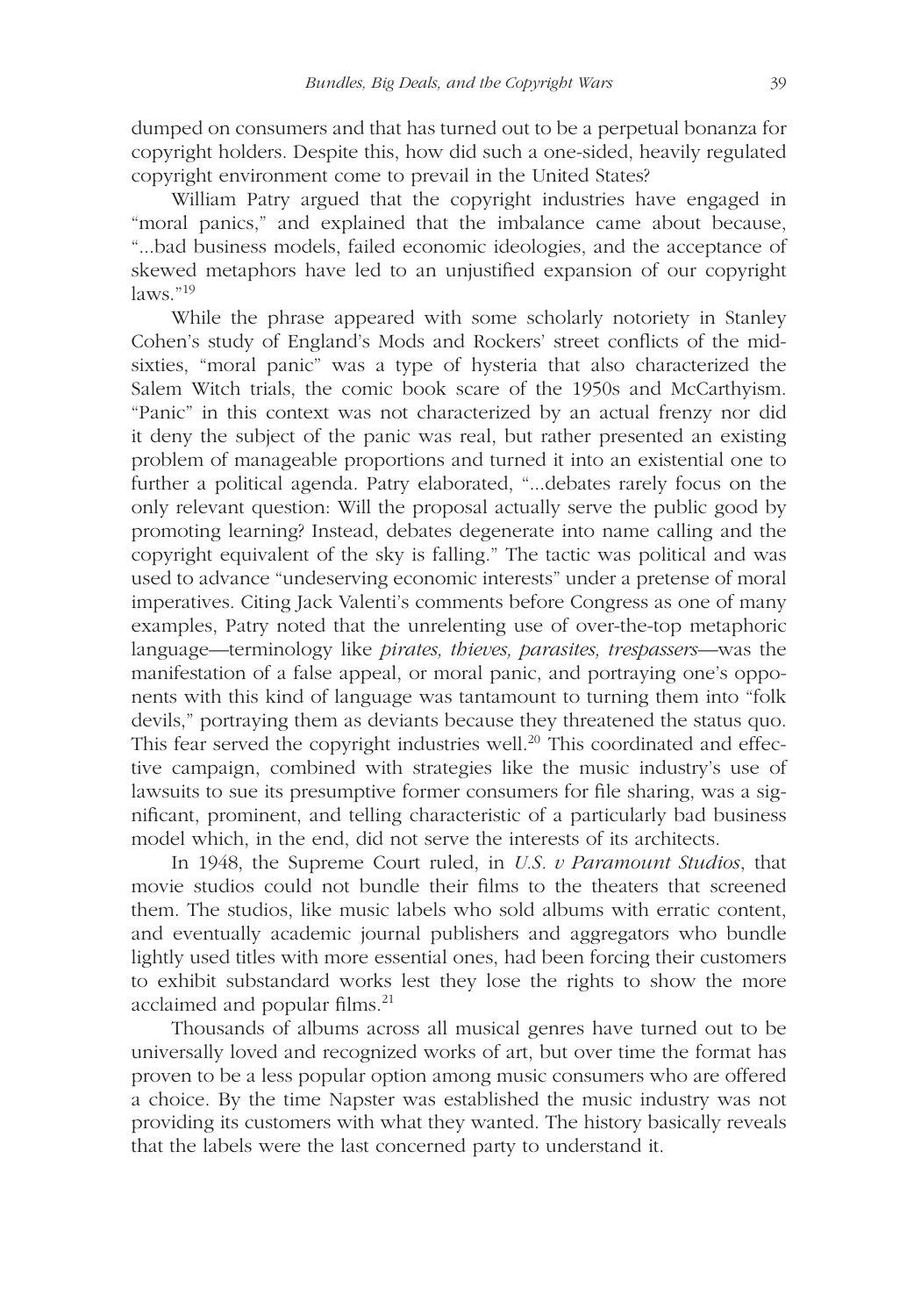It was this refusal to let go of the CD that cost the record industry time and new business, and, by 2003, managed to thoroughly anger, alienate, and frustrate consumers. According to industry figures, from the early 1970s through the late 1980s the total number of albums (in all formats) shipped each year in the United States hovered around 650 million. In 1992, CD sales reached 400 million; six years later they hit 800 million. By 2000, more than 900 million CDs were being shipped each year. Many of those were back-catalog purchases, as music fans converted to the format (CDs) that seemed destined to make all others extinct. The easy profits that the major labels reaped from CD sales in the 1990s created a collective state of denial even though a small, vocal group of music company insiders warned that the model should be changed. $^{22}$ 

The labels could have avoided the crash of the past decade and cashed in on the digital tide if, in 2000, they had struck a licensing deal with Napster instead of shutting it down through a lawsuit. In 2002, bowing to the inevitable, the majors aligned behind two corporate allies in the digital subscription services industry, Musicnet (EMI, BMG, Time Warner) and Pressplay (Universal Music Group and SONY). It was soon apparent though that consumers were dissatisfied with a model that limited them to roughly half the music they wanted. In order to have access to all their favorite tunes, consumers would have to pay separate subscription fees for two services.<sup>23</sup> *TheWall Street Journal* noted, "The commercial music services are following a tough act: the free file-sharing Napster service and successors like Kazaa and Morpheus, which get their vast song selections from users who share the tunes, not the labels. The file-sharing networks don't have everything there are a lot more hip-hop fans than classical addicts serving up their collections, judging by their selection of tunes—but they come close. $^{24}$  In *Appetite for Self-Destruction: The Spectacular Crash of the Record Industry in the Digital Age*, Steve Knopper maintained that the failure of the major labels to strike a deal with Napster was "the last chance" for the industry to avoid an economic collapse. The top executives were so preoccupied with the moral rhetoric and with suing individual file sharers that they were unable to act quickly enough to create what could have been a sustainable business model. After the industry's aggressive litigation subdued rampant illegal file sharing, some music industry insiders figured, CD sales would once again be the primary format for sales. After they had hitched their collective wagon to the CD format, there was substantial proof in the Napster case that Musicnet and Pressplay were actually designed to try and stave off the inevitable digital tide, rather than created to meet the needs of the industry's customers.25

The recording industry realized that although peer to peer (P2P) file sharing via Napster was shut down through litigation (Napster declared bankruptcy in 2002) the saga changed the consumer music business model thereafter. The corporations that had acquired or merged with the record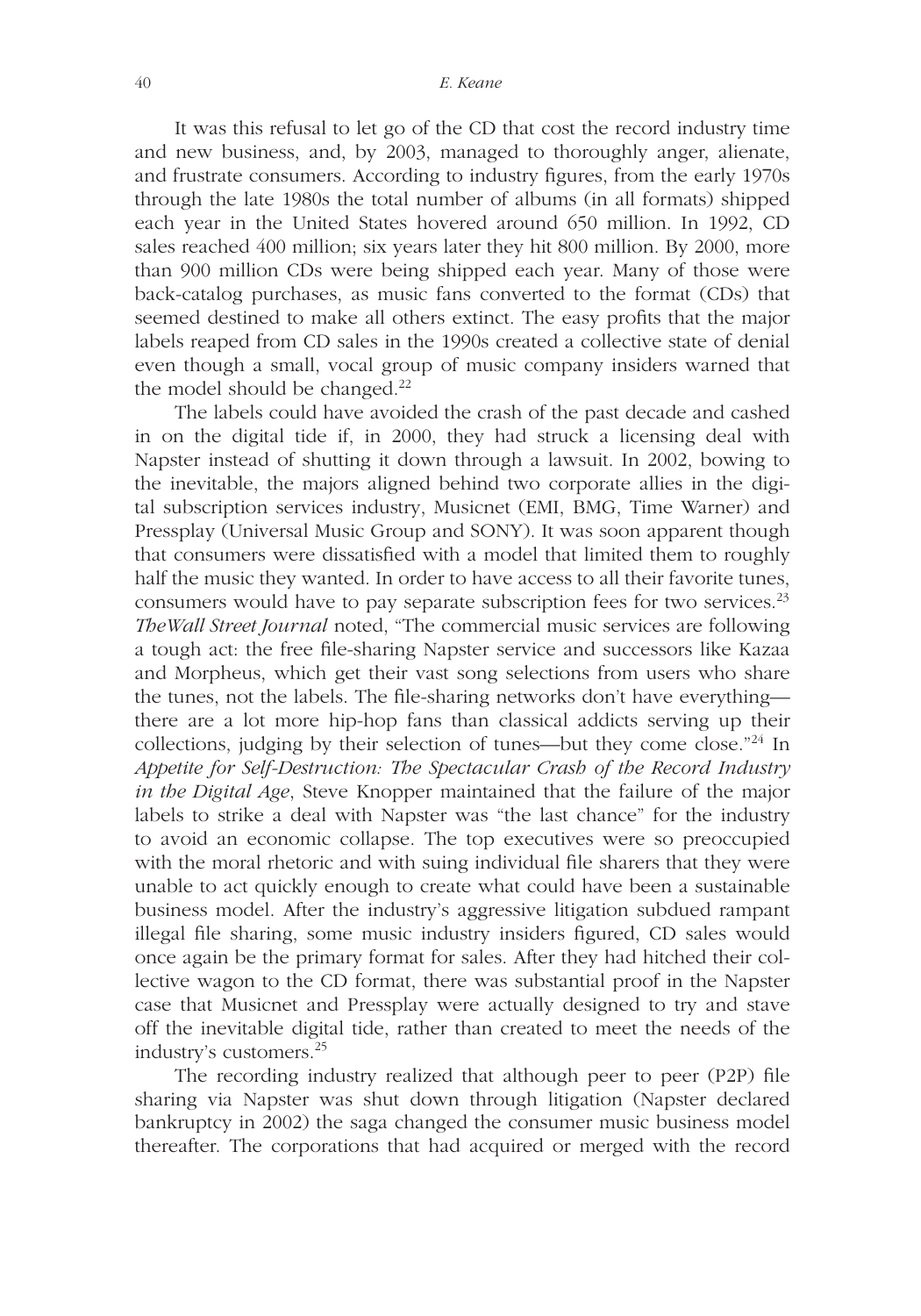labels in the '80s and '90s focused on short-term financial windfalls, even as it become apparent that the reasons—control, convenience, durability, flexibility—for purchasing music on CDs were greatly enhanced once the online model was ubiquitious.26

Another area of frustration for anyone who has ever decided to replace a video with a DVD, a vinyl LP with a CD, or a CD with a digital album download is paying for the same product over multiple formats. To an extent, this dynamic boomeranged back on the entertainment industries and their accusation that P2P software users were pirates, thieves, plunderers, parasites, and so on. It is worth noting the irony when large entertainment companies are painted as parasitic. The big music companies' longstanding expectation of perpetually cashing in on a business model of the full album CD even after it was clearly no longer sustainable lends credence to Patry's charge that some rights holders were essentially "undeserving economic interests."

There is growing recognition that technology, innovation, and the democratic nature of the Internet are responsible for whatever measure of positive change has taken place in academic publishing manifesting as the Open Access (OA) movement and institutional repositories (IRs). More flexible copyright agreements are one result of this situation as some creators of music and of scholarly research are challenging their partners to work with them to find a balance between reciprocity and innovation. For example, the alternative rock band The Offspring limited the number songs from their album, *Conspiracy of One*, that were offered freely on the Web after their label complained when all the selections were available. Beside the obvious desire to protect their interests, the recording industry believed that sanctioning any free downloads would jeopardize pending litigation against their own consumer base.<sup>27</sup>

Even though the big record companies chased Napster from the market, the company might have the last laugh. The U.S. Department of Justice investigated charges that Musicnet and Pressplay were specifically designed to impede the digital music market on the Internet. Although the investigation was terminated with no charges filed after two years a venture capital firm filed suit in 2006 claiming the big labels formed the flawed, limited services named Musicnet and Pressplay, with the ulterior motive of driving the music-buying public back to the bundled content of the CD. When the music industry finally turned to Apple for help with their failed business model Steve Jobs told a Warner Brothers executive, as if speaking for all frustrated music fans, that the major labels were trying to corner the digital music market and the consumer deserved better. Jobs' insistence that songs be priced no higher than 70 cents was met with minimal resistance in the industry cohort given the financial beating they took before negotiating with Jobs. But before Jobs became involved, accessing digital music seamlessly was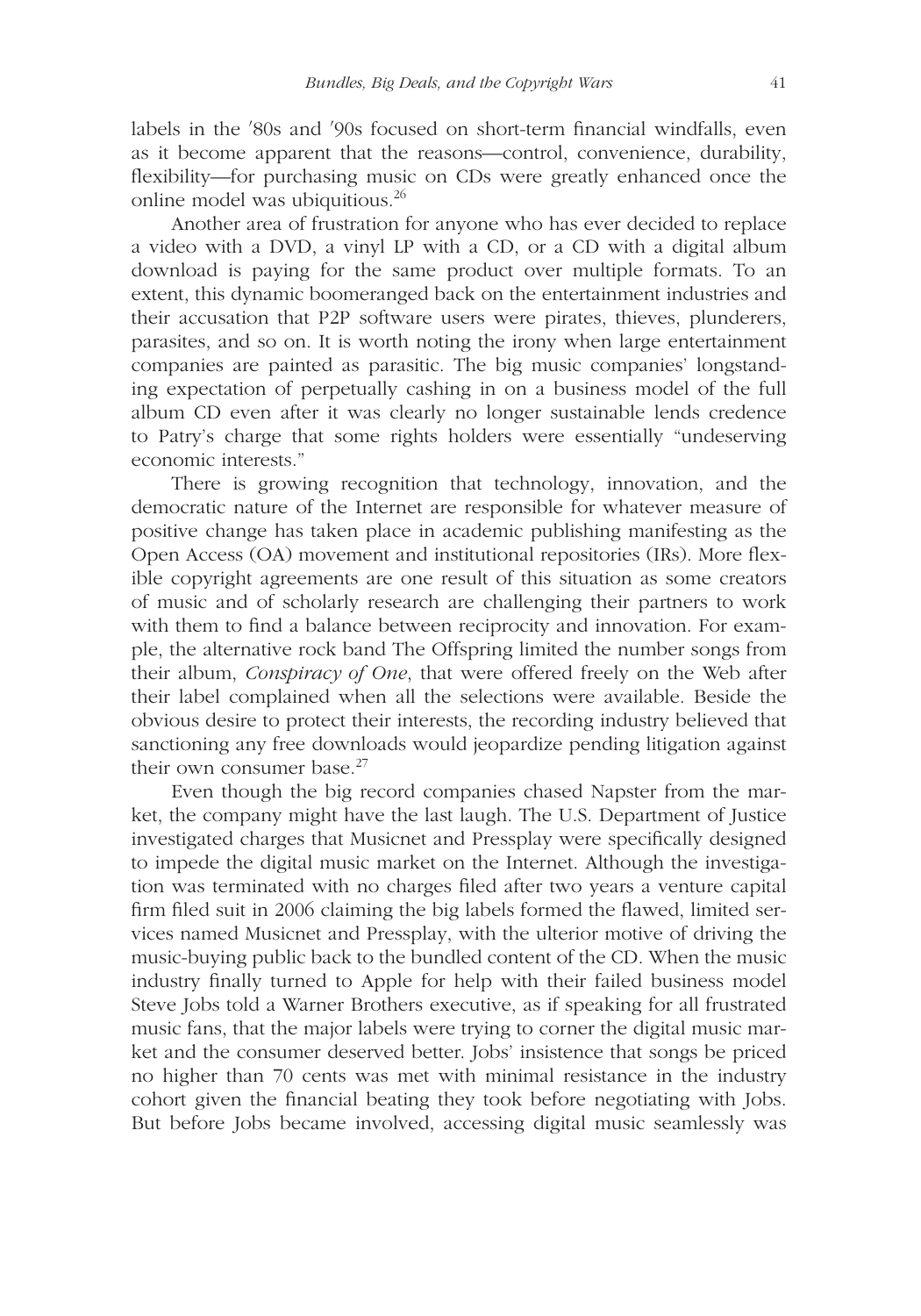unrealized due to pre-existing contracts with individual artists and publisher agreements.28

## BUNDLES, BAD BUSINESS MODELS, AND THE BIG DEAL: SCHOLARLY PUBLISHING

Historically, once copyright holders become hostile toward their consumers and initiate lawsuits the relationship is all but irreparable, and the resulting perception is that consumers' desires take a back seat to the industry's fears of cannibalizing their traditional market.

Although it is fair to say that the invention of the Xerox copy machine caused as much outrage as the invention of the VCR, the high-speed tape dubbing machine, and LPs, those technologies still allowed educators and librarians to assess the risk of using them under the concept of fair use. Digital Rights Management mechanisms, by contrast, render such assessments moot.

The founder of the Internet Archive, Brewster Kahle, publicly pondered whether the strategy used by the as the music industry to protect their digital content might be used more frequently by academic publishers. Addressing the specifics of a lawsuit brought against Georgia State University by several publishers Kahle stated, "I wonder if this will turn out to be 'an attack the innovator' suit like the peer-to-peer suits for the music industry."29

When the global financial crisis hit in late 2008, there were severe cuts in academic libraries and serials budgets were reduced anywhere from 3 to 30%.<sup>30</sup> Since the late 1990s, when publishers began offering almost all of their journal collection online with a pricing structure based on a library's print subscriptions and an additional e-access fee for the added content, librarians have used the term "Big Deal" to describe the business model. Ester Hoorn defined the library's predicament as a combination of upwardly spiraling prices for the journal subscriptions set by the publishers and a downwardly spiraling number of subscriptions by the academic libraries. This dynamic has threatened the accessibility to academic information.<sup>31</sup>

Libraries that signed their first Big Deal contract with Elsevier around 1999 and continued to renew the agreement with the company's standard annual price increase paid 80% more in 2009. And libraries that signed five year contracts with that particular publisher would essentially be paying almost *twice as much* as they paid for the Big Deal in 1999. Despite the recession, Elsevier and Springer increased 2009 subscription rates by an average of 5% for  $2010^{32}$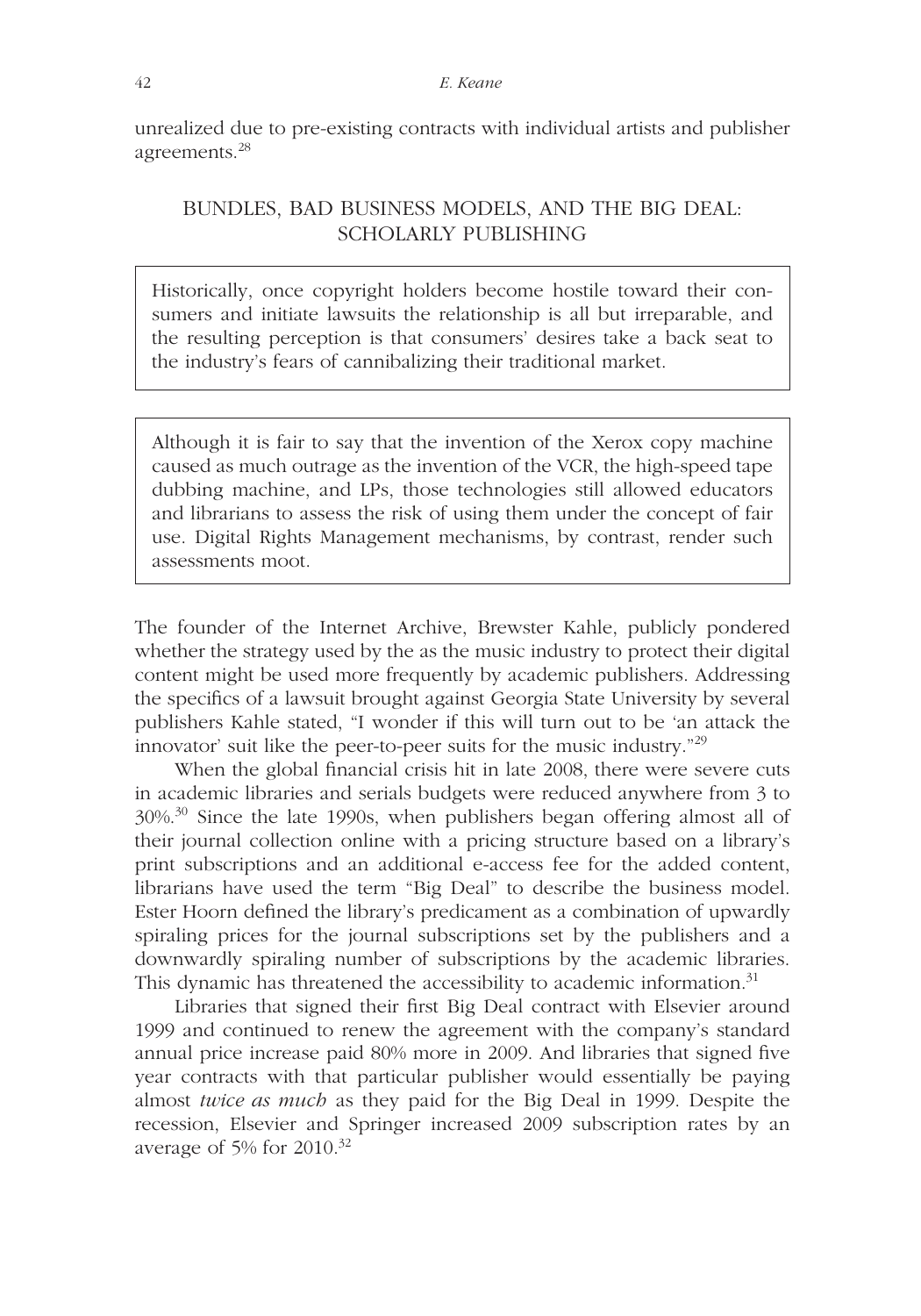Like music consumers who were unhappy with their choices in 2002, librarians became unhappy with the Big Deal. In their 2009 study, "Building Relevant and Sustainable Collections*"* Nicole Mitchell and Elizabeth Lorbeer stated: "With endowment investments and state tax revenue at low levels, both private and public institutions are no longer able to support their libraries' excessive spending on content. Purchasing large bundles of content is no longer thrifty and the notion that someone will need it at some time in the future can arguably be considered wasteful spending; the 'Big Deal' is no longer a good deal."<sup>33</sup>

Tellingly, several society publishers have frozen rates or *decreased* them in the last two years in deference to the recession. Indeed, it is often the independently marketed journals, reasonably priced society titles, and competing start-ups that suffer when librarians review their titles in light of inadequate budgets and yet find themselves contractually or consortially bound to the Big Deal agreements.<sup>34</sup>

*The Serials Librarian* devoted a special 2009 section to libraries and the budget crisis, including implications for their Big Deals. The editor noted that some of the papers submitted to the journal on ending their Big Deal commitments were written before the meltdown of 2008, underscoring the long-term frustration and dissatisfaction librarians have had with this business model.35 The trend of libraries to modify or eschew the Big Deal has been similar to music fans giving a collective thumbs down to a buying option that forced one to purchase buy a CD's-worth of tunes when they only wanted one song.

One recent survey that gauged the likelihood of librarians walking away from existing Big Deal agreements found that over 80% of the respondents were committed to at least one such commitment.<sup>36</sup> Curiously, the researchers found that librarians viewed the Big Deal as both a motivator to save money and an inhibitor to spend money, meaning that some libraries had looked at the issue closely and found it was not cost effective or, as is the case at many small and mid-sized schools, the Big Deal was more cost effective for a small serials staff who found it difficult to make collections decisions on a title-by-title, discipline-by-discipline basis.

Queried between December 2007 and January 2008 as to how they would deal with a flat or shrinking materials budget (a prescient question one month before the recession hit) 68% of librarians said they would cancel titles from their Big Deals and try to renegotiate with their publishers. Many librarians in this study reported that their institutions would not be able to endure static or reduced budgets given the cost of their Big Deals, and 77% said they felt compelled to accept titles in order to get what they still felt was a good deal.<sup>37</sup>

A 2009 UK survey of libraries that subscribed to at least one consortiabrokered Big Deal found that the main reason for subscribing was that Big Deal collections were "easier to administer" than traditional collection cherry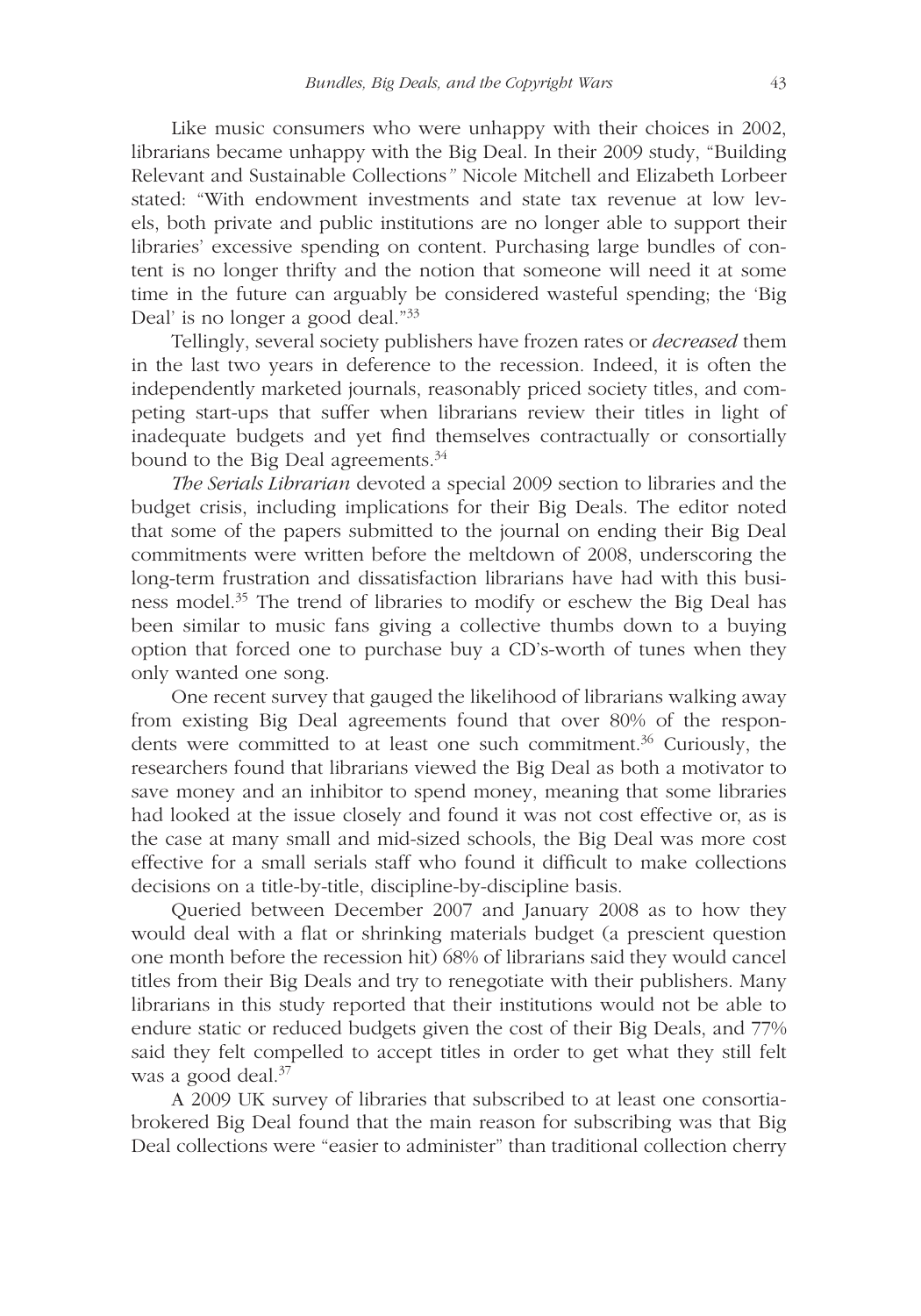picking or subject clustering.38 Anyone who has had to administer a journal collection at a small or mid-sized university will understand the reasons for the popularity of this answer. (At Long Island University, where the library budget has been static for the last three years and the author is employed as the Acting Periodicals Librarian at the Brooklyn center, for instance, librarians of the respective campuses are currently debating whether or not to renew a large publisher package for 2010–2011).

A number of the answers to this particular survey were indicative of the way that music consumers were (a) unhappy and (b) waiting for the business model to change. For instance, the most popular answer to the question, "What changes in Big Deal offerings would make them more attractive to you?" was a "pricing model which makes it affordable to move to e-only," and the second most popular was a "pricing model NOT based on historical print spend(ing)."39

The most popular answer was reminiscent of the music customer of eight years ago who said, "let me throw out my LPs and CDs and start downloading music." The next answer, "pricing model not base on historical print" was just like the music customer who said, "Please, I only want one or two songs, don't charge me for the whole album!"

Overall, the survey found that more respondents (45%), were "less happy" with their Big Deal than when they initially signed the deal. In light of the upcoming subscription increases, the majority of respondents reported the option they were most likely to exercise was to ask their universities for more money. Revealingly, and no less grim, was the next most popular option, "cut the book budget," which of course, for many librarians, is a common reality.

## THE LONG GOODBYE: CDs AND THE BIG DEAL

It is often the independently marketed journals, reasonably priced society titles and competing start-ups that suffer when librarians review their titles in light of inadequate budgets and yet find themselves contractually or consortially bound to the Big Deal agreements.

The state of the library market for commercial journals today, with librarians weighing whether OA is a viable alternative to the Big Deal, or wondering whether they will continue to subscribe to their Big Deals at all, is similar to the situation of the music industry when Napster and its users turned away from the Musicnet*/*Pressplay model.

In comparing the commercial publishing and commercial music services it is true that the latter was changed when its customers—loyal and devoted though they were to the music—collectively announced they could survive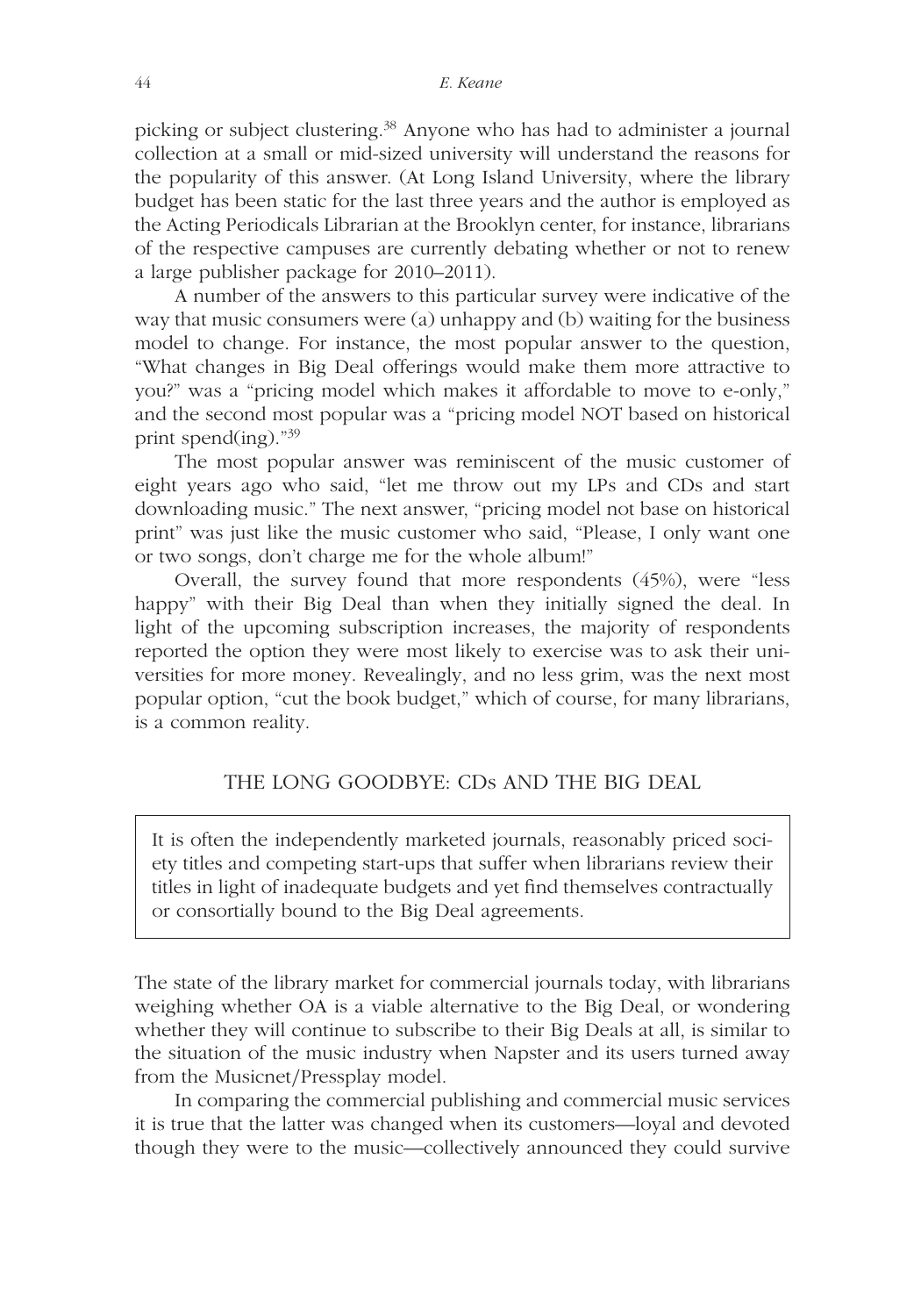without digital downloads, and found other ways to hear music. It's worth remembering that it was well *after* people were using peer-to-peer software to share singles, clearly consumer's overwhelming preference, before the record industry finally adjusted its own business model. The industry's initial reaction was to steer consumers to their stale business plan, meaning albums on CD, instead of individual songs.

Consumers were cheated not just by the lack of choice, but also the selective nature of what was made available during this period. As the legal columnist for *Billboard* stated:

Pressplay and MusicNet launched in 2002 as the labels' answer to free and illegal downloads. But both quickly foundered as victims of high prices, poor design, and meager offerings that included music by major acts such as U2 and Counting Crows, but not necessarily the tracks users wanted.<sup>40</sup>

Large commercial journal publishers have not foundered like the music industry, but the complaints about the business model have been fairly consistent since 1999. Librarians have wondered in the professional literature, at conferences, and to the publishers about alternative ways of providing research*/*scholarly content. Unlike music fans, however, there has not been an organized boycott.

So, what *is* the viable option that comes to mind first, in light of a discussion about the merits of the Big Deal versus the positives of unbundling publisher packages? Theodore Bergstrom concluded, "if articles were purchased directly by users, demand for journal articles would be much more price elastic than the demand of libraries for subscriptions to bundled journals."41 The current situation allows publishers to ensure the Pay Per View (PPV) model is not seized upon by libraries by keeping the cost per article around \$25–\$30, too much for most institutions, but cheap enough to offer users as a last-resort for emergency access when interlibrary loan is not an option.42 Unlike the consumers who accurately evaluated Pressplay and Musicnet, librarians have not walked away from the Big Deal. But if they did, it is likely the cost of pay-per-view content would come down because, like the iTunes model, publishers would have a real interest in possessing a loyal base of repeat customers who would prefer to get their songs for free, but could live with and use a product that is fairly priced.

Like the music consumers who found, almost immediately, that they preferred micro-choosing songs instead of buying albums on CDs or being forced to download bundles of songs to get the one or two they really wanted, Michael Hanson and Terese Heidenwolf concluded that significant numbers of journal titles chosen by subject selectors from within and outside the library were not necessarily being used at their institution. Armed with such usage data they felt confident when they implemented the PPV model at Lafayette College.<sup>43</sup>

Similar to the "second tier" songs offered by Pressplay and Musicnet, the big publishers sometimes bundle hundred of titles with little relevance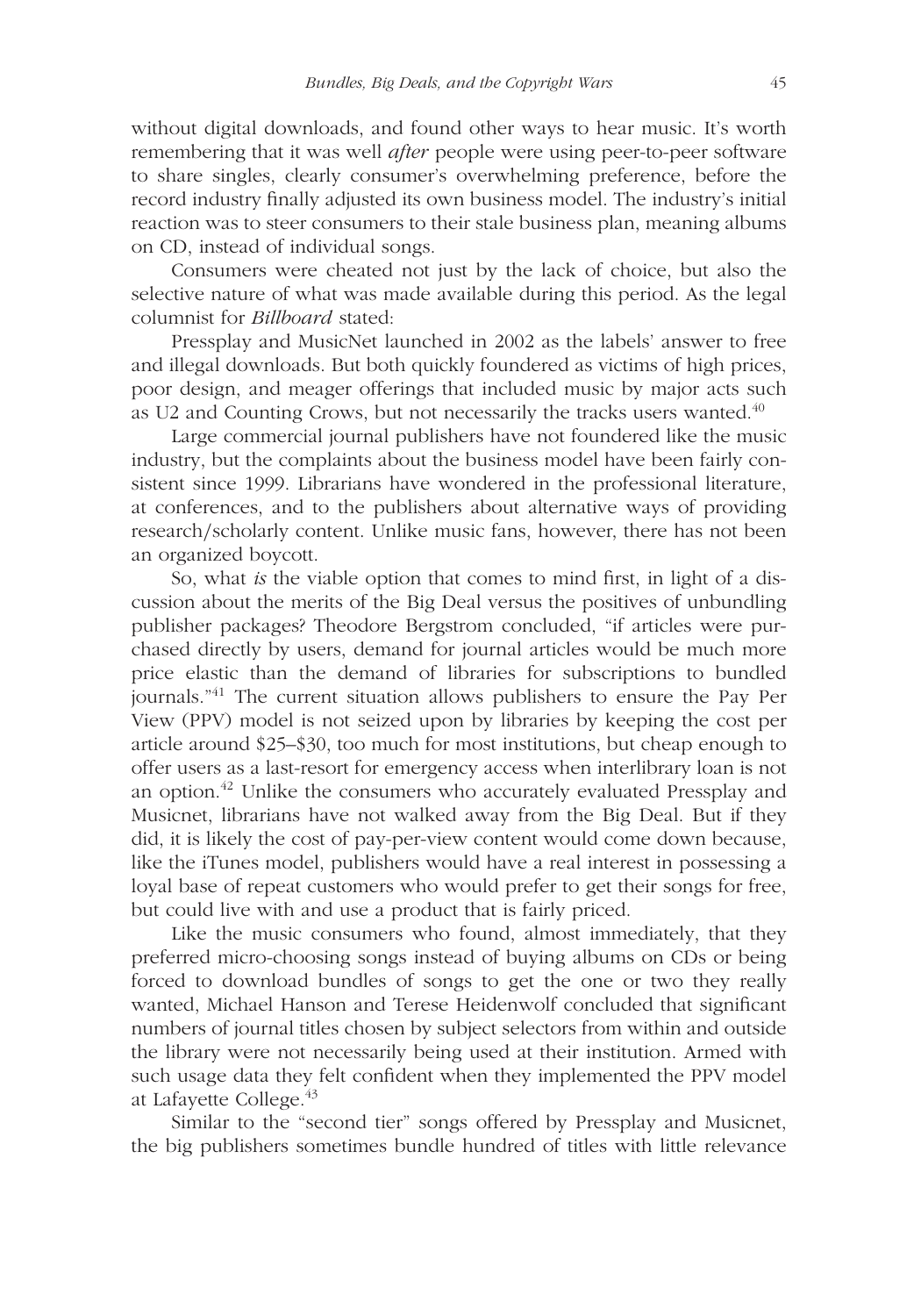to a school's curriculum in the packages sold with high impact titles. This approach helped to inspire a mass consumer correction, manifested in the academic library world via the OA and IR models.

The most teachable part of the Musicnet*/*Pressplay episode was that the labels could have avoided their industry's meltdown of 2003 if instead of targeting file sharers, their own customers, with lawsuits had they struck a licensing deal with Napster in 2000.

In 2000, the major record labels received an offer from Napster that would have split the profits evenly for legally downloaded content from Napster, but the labels refused. Beyond the obvious short fall in the proposal from the labels' point of view, there was conjecture that the real issue was the inherently incompatible phenomenon of innovation versus existing markets. This friction was played out and continues to be played out in any number of industries, including academic publishing, where innovations like OA and the Creative Commons have caught the attention of some librarians and commercial publishers.

It remains to be seen if the commercial journal publishers will respond to the demands of their consumers and offer greater flexibility in the pricing and bundling of their collections. However in at least one well-documented instance, one publisher decided it was better to tweak the Big Deal business model and work with an institution to keep their patronage and still return a profit-just not as big as previously.

For some time now, librarians have had alternatives to the value-added model of the Big Deal packages but have been hesitant to act due to the convenience of OA and faculty satisfaction. The well-publicized story of Cornell University's 2003 decision to walk away from their online Elsevier *ScienceDirect* subscription because of the bundling of unused, expensive titles demonstrates the validity of Bergstrom's maxim: that if you are going to bargain you must be prepared to walk.<sup>44</sup> Cornell deputy university librarian Ross Atkinson said, "This was not so much a strong ideological stand; business-wise, bundling [just] didn't work out." Atkinson emphasized that when libraries walk away from a major multi-year bundled commitment they gain more control over their collection decisions and are able to respond annually to budget upheavals and cut titles when necessary without penalty.<sup>45</sup> Like the negotiated business agreement that ultimately proved mutually beneficial to Sony, Universal, BMG, and iTunes, Elsevier was able to work with Cornell and modify its business model. By December 2003, it was reported that Elsevier disputed media accounts that Cornell University, Harvard University, and the Universities of California systems were dropping large numbers of their titles. The company claimed they had productive negotiations with the aforementioned schools, indicating to longtime observers of this market that in this particular instance Elsevier was listening to its customers.46 By early 2004, the *Wall Street Journal* reported that Cornell, which had been spending 20% of its serials budget on 2% of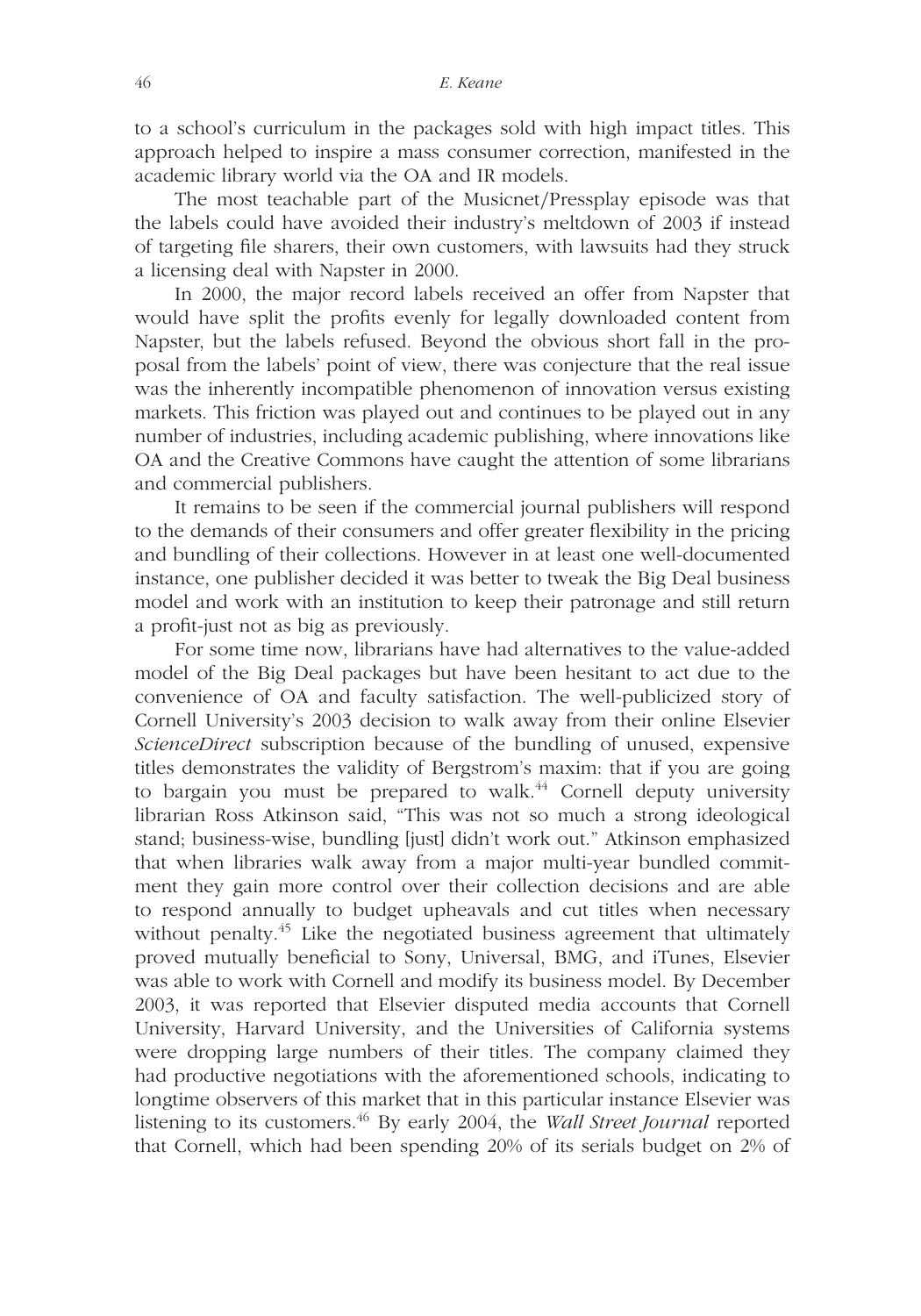its titles in ScienceDirect, subscribed to a modified, unbundled package that reportedly eliminated about 150 journal subscriptions. $47$  One indication that the current incarnation of the Big Deal has been successfully challenged, was a statement that appeared on Elsevier's corporate website under the heading, *Elsevier's position on universal access and open access:* "We are not attached to any single business model or publishing mechanism. We believe a mix is the best way to meet the needs of all stakeholders." However, under the heading "Sustainability," on the same corporate Web page, this statement appears: "Through these so-called 'Big Deals' libraries can license access to previously unsubscribed titles at a fraction of the list price." Today Elsevier offers users the PPV option through ArticleChoice, a hybrid model because, "Articles can be purchased in bundles (100, 200, and 500)."48 This option was a welcome response to consumer demand and Elsevier's efforts should be commended,but the pricing model remains problematic;the approach is a variation of the phase in music consumerism when songs were available for downloading but the companies still wanted to bundle whole albums or restrict access to some content. As the iTunes business model has demonstrated, low prices yielding to consumer demand, and profits need not be mutually exclusive. Michael Beaudouin-Laron pointed out the problems that the OA author-pays model presents to any institution asked to fund faculty research. He revealed that at the conservative price of \$2,500 per article X 100 published pieces, a hypothetical school would have to budget \$250,000 to support scholarship and research—a figure beyond the financial means of most institutions of higher education. Like others, Beaudouin-Laron is a fan of iTunes and recommended 99 cent downloads of scholarly articles.<sup>49</sup>

The record industry advanced the idea that copyright violation was obliterating profits when it was promoting an inferior product that offered one or two quality songs for the price of 11 or 12. Scholarly journal publishers have been reluctant to make it convenient for librarians to unbundle publisher packages for fear of losing the most productive golden goose they have. By the time iTunes came around, the major labels had no choice but to adjust their business model or go completely out of business. The academic journal trade is suffused now with animus among librarians and informed faculty. For their part, journal publishers will not unbundle their Big Deals and offer individual articles or titles at a reasonable price until libraries strategize and prepare back-up plans.

In 2008, when Cambridge University Press, Oxford University Press, and Sage Publications sued four university officials at Georgia State University in U.S. District Court asserting "systematic, widespread and unauthorized copying and distribution of a vast amount of copyrighted works," through the university's website, the *New York Times* made a direct comparison between text books and CDs: "The dispute recalls problems the music industry had in protecting the format of an album on a CD," the *Times* quoted visiting Yale law professor Susan P. Crawford, who pointed out the win–win nature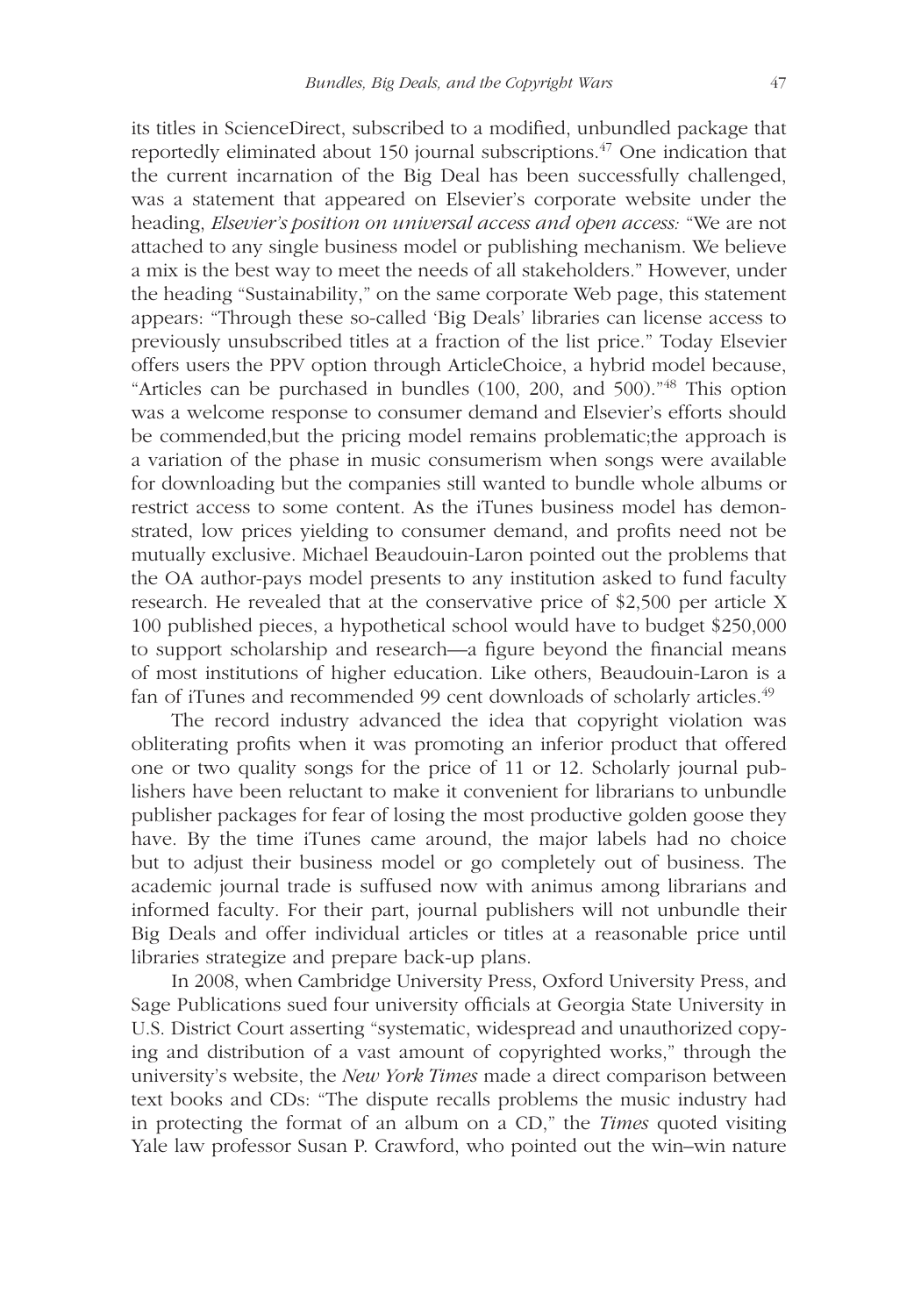of unbundling the content: "What publishers don't understand is they could disaggregate. They could electronically rip apart their books and sell them chapter by chapter, and everyone would be happier."50 Historically, once copyright holders become hostile toward their consumers and initiate lawsuits the relationship is all but irreparable, and the resulting perception is that consumers' desires take a back seat to the industry's fears of cannibalizing their traditional market.<sup>51</sup> The publishers in the Georgia State case would not "rip apart" their content and offer it piecemeal as their customers wanted until they were convinced that the innovation would be at least as beneficial to them as it is to their customers.

It is important to note that whether a library will benefit from dropping a publisher package depends on the way a bundle of journal matches an institution's needs. Tim Bucknall's comparative study of three models—direct subscription, the Big Deal, and pay-per-view—indicated that PPV was costeffective when compared to the direct subscription model, but ultimately not sustainable; Bucknall found that the additional vendor platforms required to accommodate added titles and related aggregate expenses were prohibitive. After signing Big Deal agreements with Springer, Blackwell, and Wiley and then analyzing the usage data from their platforms Bucknall found the Big Deal was more cost effective than PPV because there was a higher usage for bundled, added value titles, than for subscribed titles. He also reported that once UNCG signed on for Springer, Blackwell, and Wiley's Big Deal, PPV usage dropped by 75%.<sup>52</sup> Librarians considering moving towards or away from online publisher packages might consider reviewing the usage metrics in "A comparative evaluation of journal literature access options at the University of North Carolina at Greensboro." Based on Bucknall's findings at UNGC, the decision to stick with the publishers' Big Deals was obvious. However, it should be noted that the author's conclusions cannot be applied to all other libraries since usage data of non-subscribed content is likely to vary from school to school.53 When curricular and research needs at other institutions do not match up with the added-value content in a bundled package usage statistics are not likely to be high.

Big music companies have become the target of an ongoing class action suit, which, so far, the federal judiciary has allowed to go forward. The litigants claim that the labels colluded against online music aggregators that would not consent to their rigid licensing terms. The labels wanted to control which artist and songs were available online, and also wanted to base pricing on consumer demand. Meanwhile, three economists researching academic journal publishing filed a Freedom of Information Act, in 2009, in order to collect copies of Big Deal contracts from libraries in order to report on what they suspected would be differences in the amounts universities are charged for their Big Deals. A preliminary review of the contracts led them to report, "hard bargaining has saved a lot of money for some libraries. If you fail to reach a Big Deal bargain, the result is not a catastrophe." The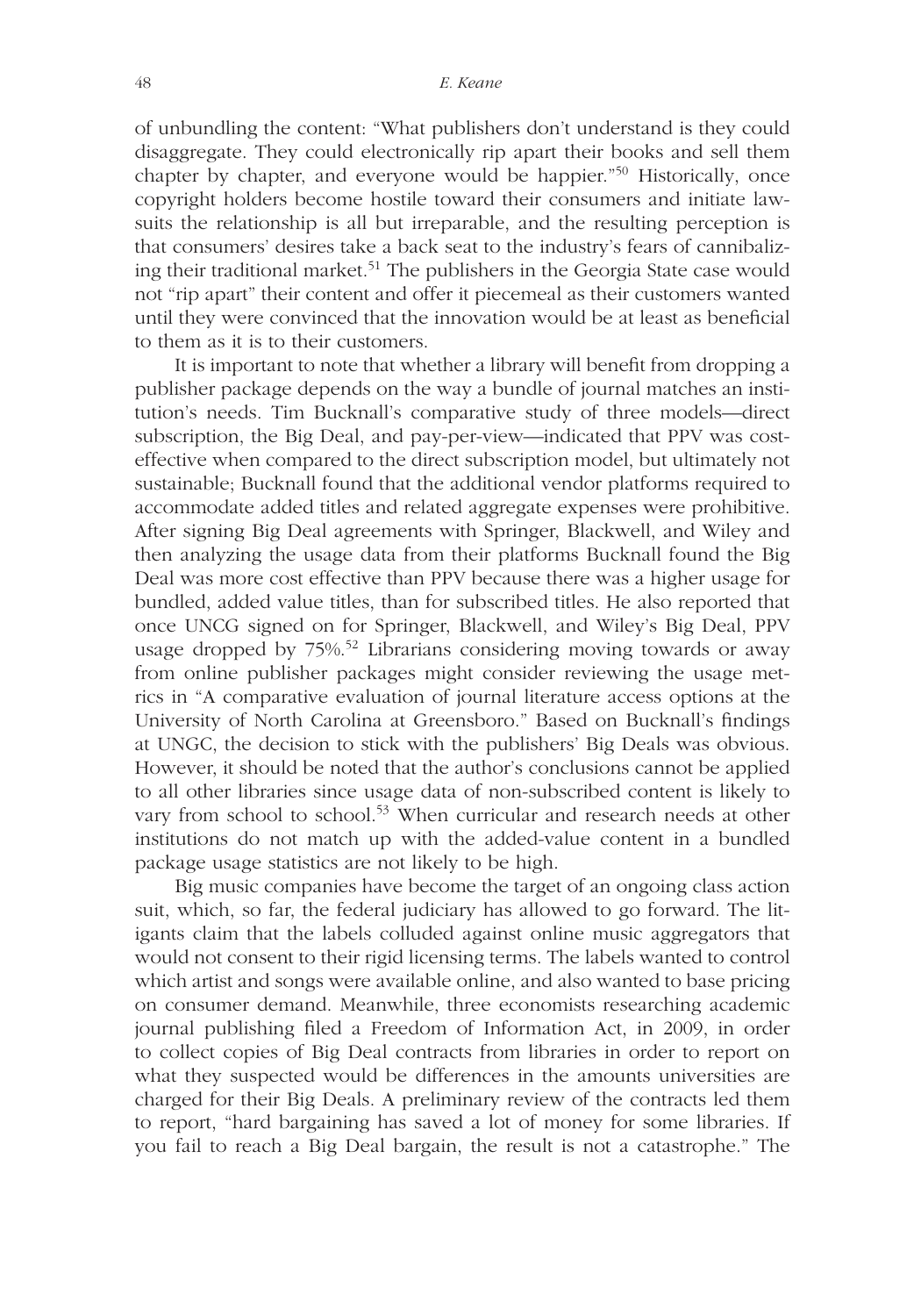author of the article reported that one publisher, Elsevier, took offense and in a tactic reminiscent of the music companies' strategy, namely litigation, *sued* Washington State University to prevent them from being released from the contract, but lost the case.<sup>54</sup> Suing one's customers, it turns out, allows the copyright holders to temporarily halt innovation and protect their business model. Aggregators and publishers sold libraries unwieldy collections with significant title overlap, reminiscent of music companies that repeatedly cashed in on the same content in different formats.

Bergstrom argued that librarians are at a disadvantage because they "are not likely to know as much about what their scholar-clients need to read as the scholars themselves."55 Neither librarians, scholars who request subscriptions, nor the school administrators can make sound, effective, informed decisions about the Big Deal model, which, unlike a pay-for-view model, is not susceptible to the vagaries of supply and demand. Elsevier and Springer, as opposed to some society publishers, continued to hike their subscription prices even as the recession of 2008 and the devastating effects on libraries dragged on into 2011. Threatening to cancel a Big Deal licensing agreement will not move such corporations to compromise. In such an environment, how does the academic serials librarian remain relevant? Since there often is no reason for researchers to physically go to the library, university administrators have asked and will continue to ask, fairly, whether librarians have a useful role to play in acquiring online journal content. Librarians should have empirical studies at-the-ready that support the case they need to continue to take the lead in serials acquisition, and have a concise set of convincing bullet points highlighting a reasonably strong and informed knowledge of the *business* of academic publishing as well as the subject and content expertise in which they have traditionally excelled. Like record companies executives in the middle of the last decade, librarians will be asked to justify their role in the acquisition of scholarly articles as online autonomy beyond the library becomes the preferred user experience.

#### OPEN ACCESS: BEYOND THE IDEAL

The serials crisis motivated some librarians, publishers and authors to participate in the OA movement. All of the major commercial publishers have reacted to the OA movement by offering some content on the Web for free. By 2011, being published in a peer reviewed OA journal had become a viable option for scholars, even for junior faculty on tenure track under pressure to publish in prestigious publications. OA journals and their authorfavoring agreements contrasted with the traditional copyright policies of the commercial academic publishers and were a big reason that the OA movement attracted backers.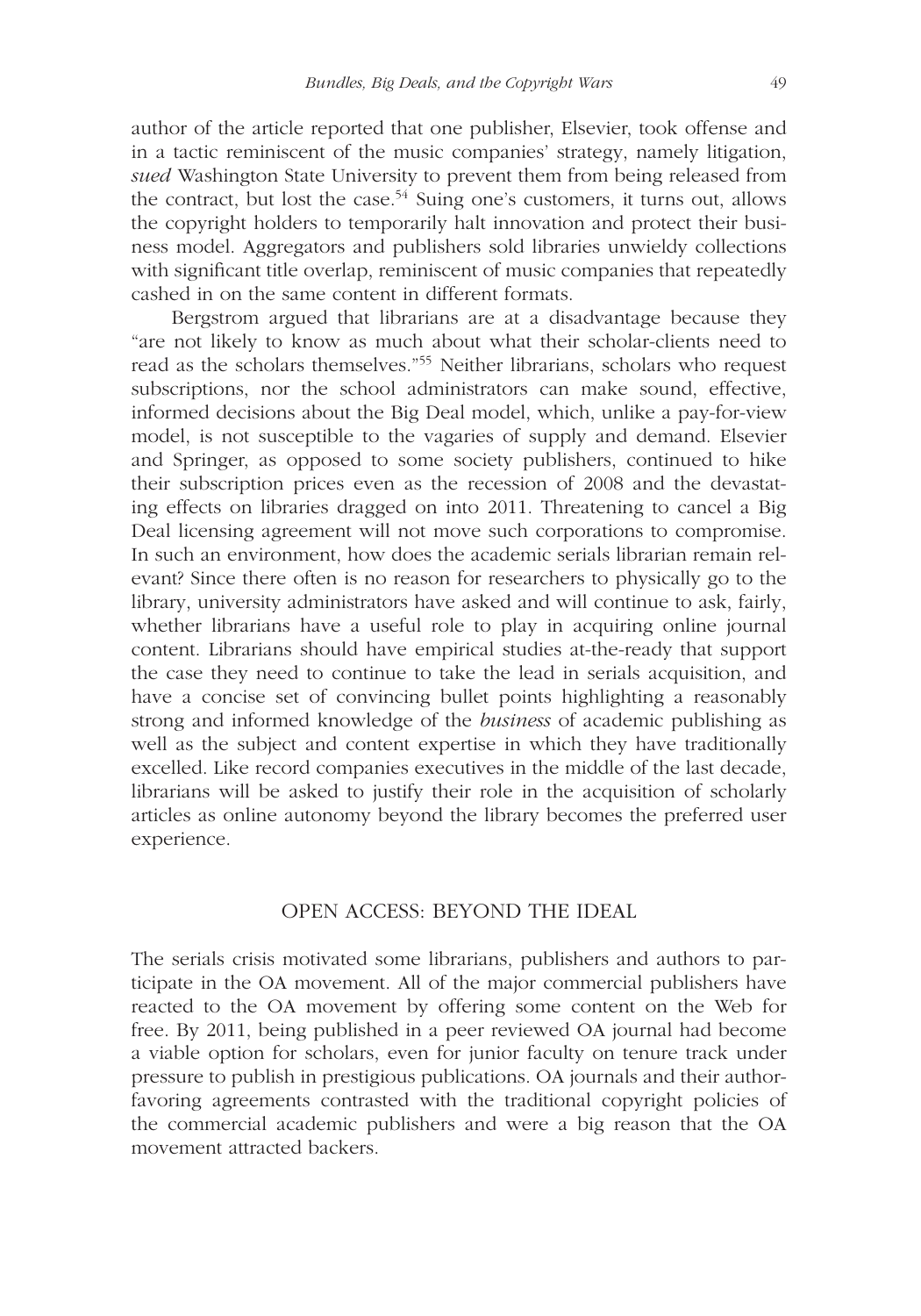Commercial publishers have embraced OA by offering either some author-approved content for free or the author-pays model option. Springer saw the OA handwriting on the wall and decided to embrace the business model that many critics said was not sustainable. In 2008 Springer acquired BioMed Central's 196 titles and since then it has kept the author-pays, freeaccessible model in place. Since Springer is a large for-profit large publisher one can assume that the BioMed Central acquisition has been profitable, but authors and researchers continue to have OA access to the publishers' titles. This acquisition by Springer may be partly responsible for giving OA the "mainstream" stamp of approval.

OA has gained steady momentum over the last decade and several citation impact studies, conducted on a regular basis since 2000, indicate that, in most disciplines, OA out-performed content available from publishers or aggregators via paid subscriptions. Although some studies have examined mitigating factors and concluded that findings favoring OA are faulty, most studies do indicate that research published in OA titles were cited more than proprietary content.

A 2004 paper examining OA and ISI's Web of Science revealed: . . . "that over 55% of the journals and over 65% of the articles indexed in Web of Science in 2003 are produced by publishers who permit some form of selfarchiving, and so that these could be made OA by author archiving." The evolving environment of scholarly publishing includes additional avenues for making content openly available.<sup>56</sup>

An in-depth citation study, published in 2010 in th*e Public Library of Science* (PLoS), reaffirmed what the same researchers had found in 2006, that OA already has a significant positive impact on the availability of the scientific journal literature. The results should be of general interest to scholars, but should also interest publishers, who need to take into account OA in their business strategies and copyright policies, as well as research sponsors, who like the National Institute of Health (NIH) are starting to require OA availability of results from research projects they fund. Of articles published in 2008, 8.5% were freely available at the publishers' sites, and an additional 11.9% free manuscript versions could be found using search engines, making the overall OA percentage 20.4%. Chemistry (13%) had the lowest overall share of OA, Earth Sciences (33%) the highest. In medicine, biochemistry and chemistry, publishing in OA journals was more common. In all other fields author-posted manuscript copies were dominant. The authors concluded that: "In spite of the criticism and opposition and doubts about its business model OA journals remain a viable option for scholarship."57

OA and its freely available content have emerged as a timely alternative for both the researchers who use it and the authors who create it, but it's appropriate to mention here that most OA journals publishers, unlike the commercial for-profits, do not ask for copyright transfer from the authors, but rather arrange the transfer of some rights via a license. There are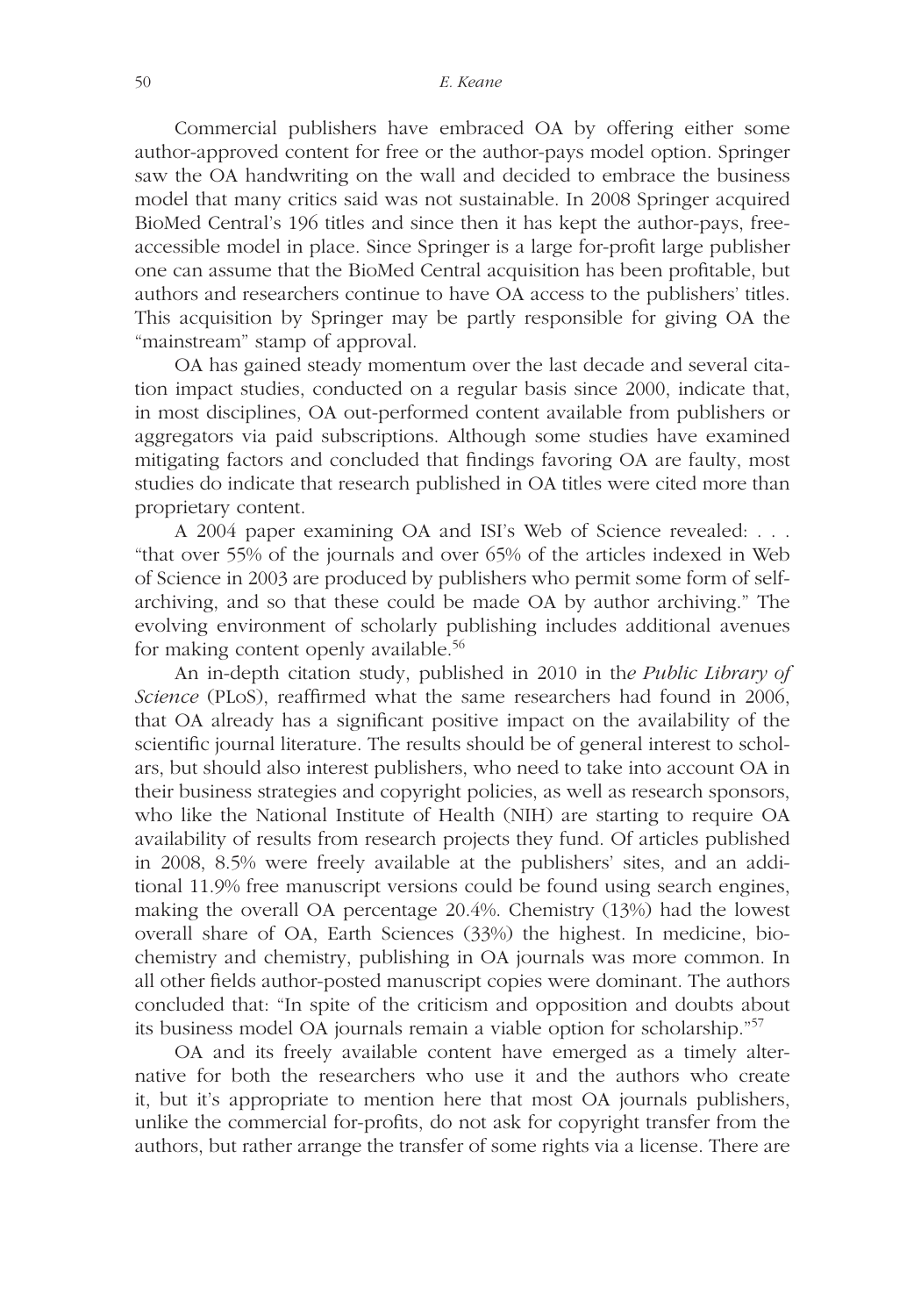differences in these license agreements among various OA journal publishers and some agreements cannot be distinguished from commercial copyright transfer agreements in practice. Despite all the options, most long-time OA advocates believe copyright should revert to the authors upon publication.<sup>58</sup>

Trade groups like the Association of American Publishers have criticized the OA business and rights model for creating a situation where the peer review process is unduly influenced by federal and private money. Some government agencies and private philanthropies require research that they have sponsored to be freely accessible. These relationships, it has been argued, between benefactors and recipients are a form of government interference and a pose a threat to the traditional peer review process.

In reviewing the recent history of OA and the effort to legally require that government-funded research be freely accessible, one finds that Congress is divided between a pro-business, anti-regulation alliance and those who believe that transparency and open government should trump the commercial for-profit interests of publishers. Some government-funded research is made available no longer than six months after it is published but there are those who would like to see the content made available immediately.

#### THE NIH GETS IT RIGHT

The NIH, to its credit, has had a policy, mandated by Congress in 2008, which requires that all investigators funded by the NIH publish an "election version of their final peer-reviewed manuscript" in PubMed Central within 12 months of the official date of publication. The NIH's FAQ indicates that this policy covers all manuscripts that are peer-reviewed, accepted for publication, and funded by a direct NIH grant, cooperative agreement, or contract.

Both the NIH policy and the 2009 Senate proposal, which requires a 6-month delay before publication of the public access version, have been criticized by a number of publishing groups. These groups acknowledge that maintaining their revenue streams for current and archived materials is central to their position. However, they also argue that they add value to the research through editing, enhanced readability, and secure and reliable archival access, to maintain the "continuity and sustainability" of the information<sup>59</sup>

The NIH policy is one of the most visible manifestations of the OA movement in the United States. Proponents of OA see the movement as compatible with current copyright law, although some copyright holders argue that it undermines the policy aims of copyright. Jonathan Miller compared the Congressional debate in the 1960s on whether it was a good idea to make educational research available in the public domain to the current one on making government-funded scientific research accessible on the Internet.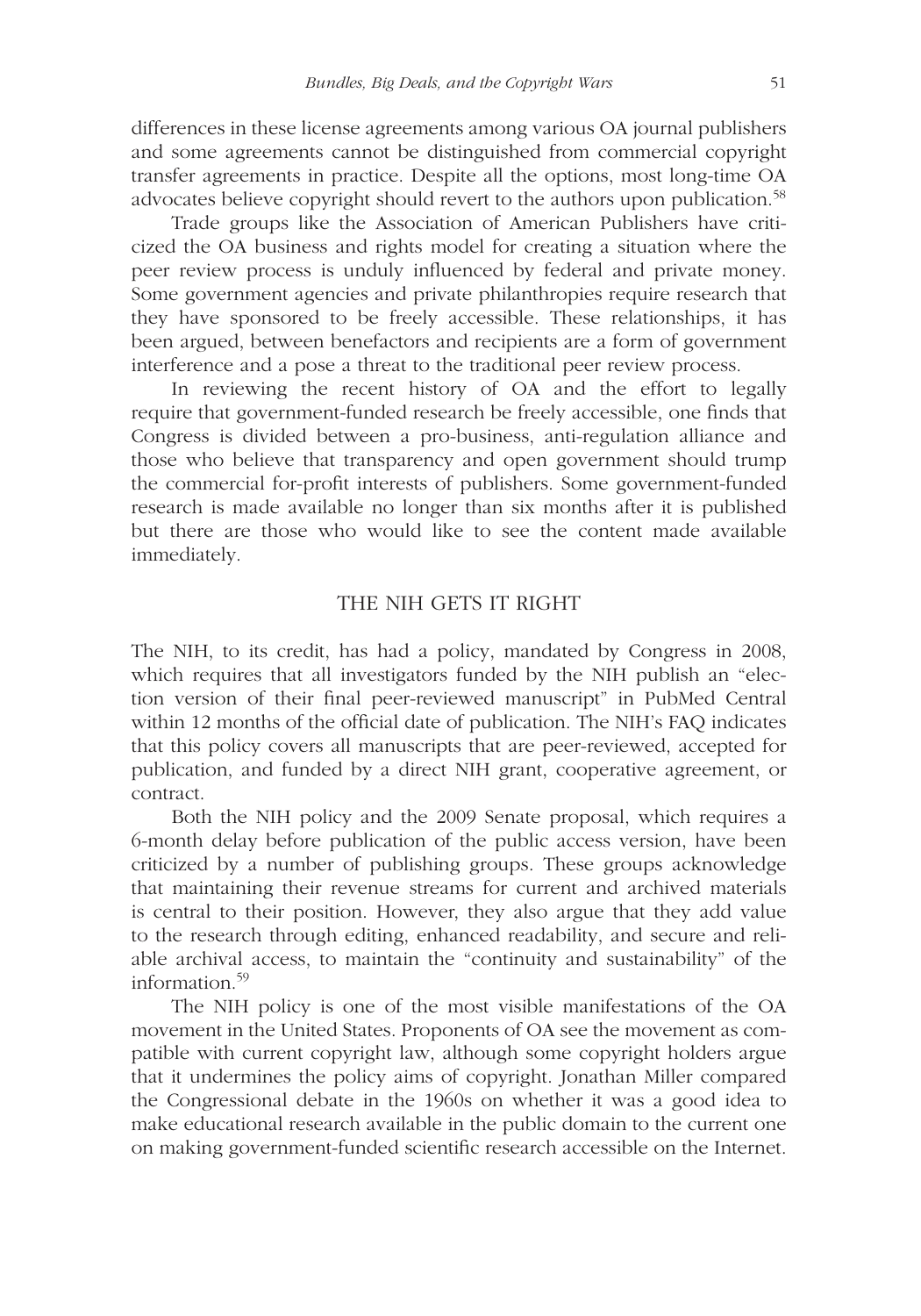He asserted that there was initially strong resistance from educational organizations and publishers who argued that the policy of the forerunner of the Department of Education, the U.S. Office of Education (USOE) would inhibit, rather than encourage, publication. But the NIH policy exhibits a sensitivity to copyright holders that the USOE did not consider, granting publishers or authors a twelve month period of exclusivity before the published content is publicly available. The historical context of the USOE policy on education material, including curricular materials for K–12 as well as research material, gained gradual momentum in the mid-sixties and included the Elementary and Secondary Education Act of 1965.<sup>60</sup>

Neither the Bush nor the Obama administrations, nor their respective Department of Education secretaries have been able to inspire and energize the country to support education legislation that would include making taxpayer-funded research available without the six month embargo, as proposed in a current bill before Congress. Such bills have been undercut by the political mantras of small government and economic self-sufficiency. Starting with 1976's Copyright Act, reinforced with CTEA by a succession of generally big business–friendly Congresses subscribe to the "trickle-down" school of economics, the pervading political consciousness on this issue has been unduly influenced by the lobbying of the copyright industry.

#### ALTERNATIVE STRATEGIES FOR LIBRARIES

#### Become Acquainted with RoMEO and SHERPA

Librarians who work at institutions with IRs are likely familiar with RoMEO (Rights MEtadata for Open archiving) and SHERPA (Securing a Hybrid Environment for Research Preservation and Access). But for librarians at small and mid-sized schools where resources for IRs are not practical reality, these websites can still be used as tools to raise awareness regarding alternatives to commercial publishing. Their copyright policies list those OA titles that can be used as publishing alternatives for faculty committed to the OA ideal. SHERPA provides a color-coded classification of publishers according to their support of self archiving, that is, the deposit of electronic versions of articles in institutional, disciplinary or interdisciplinary digital repositories and*/*or the distribution of authors' works from authors' websites. The road involves journals that offer their contents on an open-access basis. In both cases, article impact increases.<sup>61</sup> Faculty members who want to put their research articles online but are unclear about which funding agencies require open access for archiving their research and which do not—and which have requirements that fall somewhere in the middle—may be referred to RoMEO. RoMEO includes a database of publisher policies on the self-archiving of journal articles on the Web and in Open Access repositories. $62$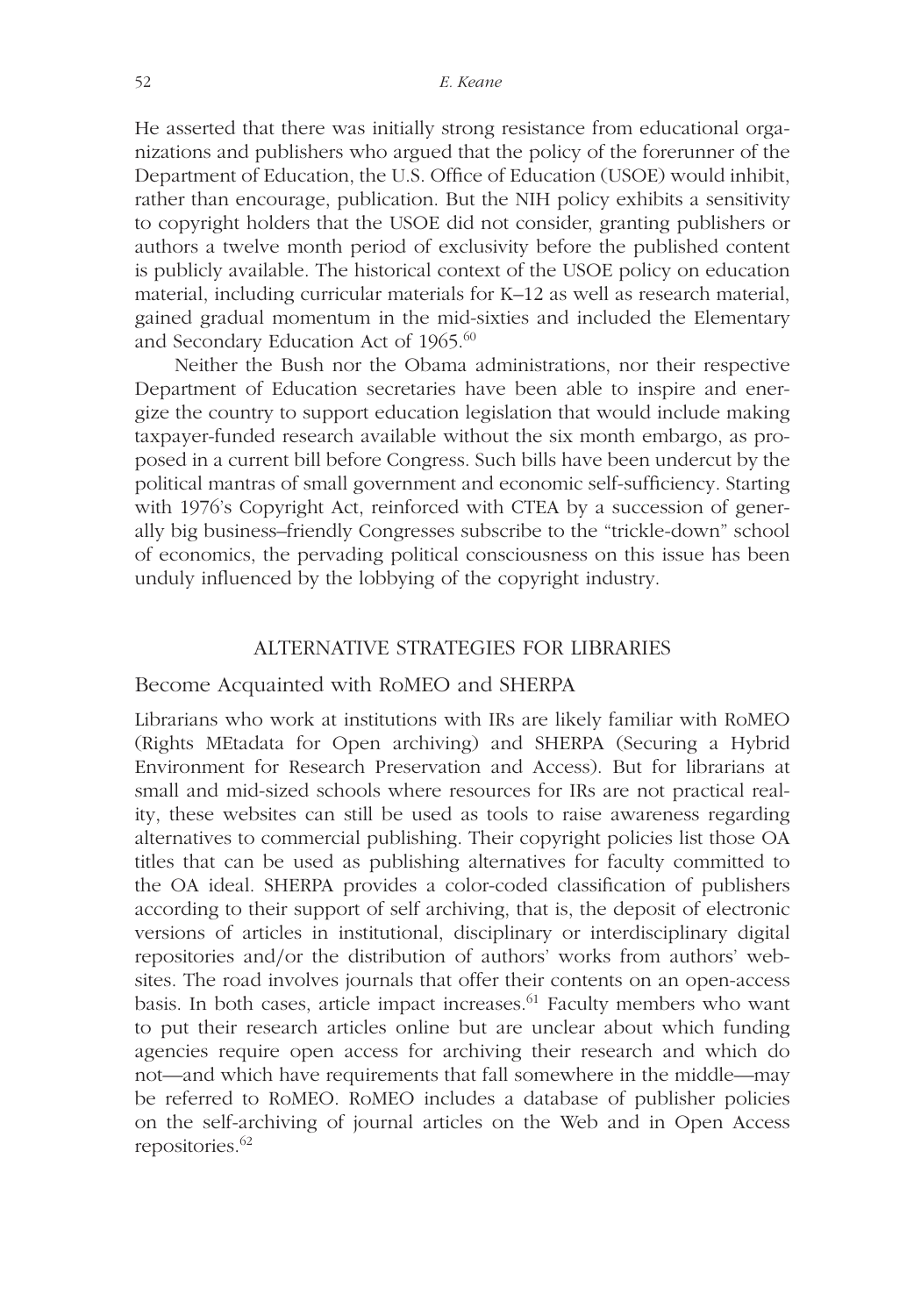#### Consider a PPV Strategy

Since the bundled Big Deal is no longer sustainable at many academic libraries where budgets are being cut, PPV is one of the options that should be considered. Nicole Mitchell and Elizabeth Lorbeer found that canceling the bundled Big Deal at the University of Alabama, Birmingham, was not as difficult as they first imagined when it was first proposed as a moneysaving option. Their article, "Building Relevant and Sustainable Collections," one of several published in the last two years, outlines how a Web page is useful to a library communicating with its users about making collection decisions on a tight budget while also affording those users the opportunity to provide feedback on journals important to them. The authors also investigated allocating 20% of the journal budget to cover PPV patron orders to publishers. While fulfilling the need to supply content to users, this arrangement is a temporary solution to Alabama's two-year funding decrease for higher education. The librarians had devised another reduction in the number of journal subscriptions, but noted the provision of PPV would not be as significant as canceling the bundles.<sup>63</sup>

Patrick Carr and Maria Collins' **"**Acquiring Articles through Unmediated User-Initiated Pay-Per-View Transactions: An Assessment of Current Practices" is also recommended reading for those interested in learning what institutions have implemented PPV and how the model has fared for them  $64$ 

## Behold! A Successful Model!

There are a number of resources where one can learn about the changing nature of scholarship and viable, nascent alternatives to traditional publishing models, but for an informative, concise starting point, one can check out "Reshaping Scholarly Communication" on a University of California website (http://osc.universityofcalifornia.edu). This site reviews how other business models have been successfully deployed and offers a concise table that itemizes and details the feasibility of alternatives. There are links to the site's "News and Issues" page where visitors are urged to read up on models that some commercial publishers, to their credit—namely Springer, Oxford, National Academy of Sciences, and University Press—have followed. Designed for UC faculty, the site actually can be accessed by anyone who is frustrated by commercial publishing models and is looking for a place to become more informed and to learn what action can be taken.<sup>65</sup> Not all universities, or even systems, have UC's resources. But it can be hoped that their e-Scholarship digital publishing repository of 30 UC titles that are all OA will serve as inspiration to other schools. In addition to the repository, it is interesting to note that UC scholars also receive discounts based on their institution's participation in the Public Library of Science (PLOS) and BioMed Central.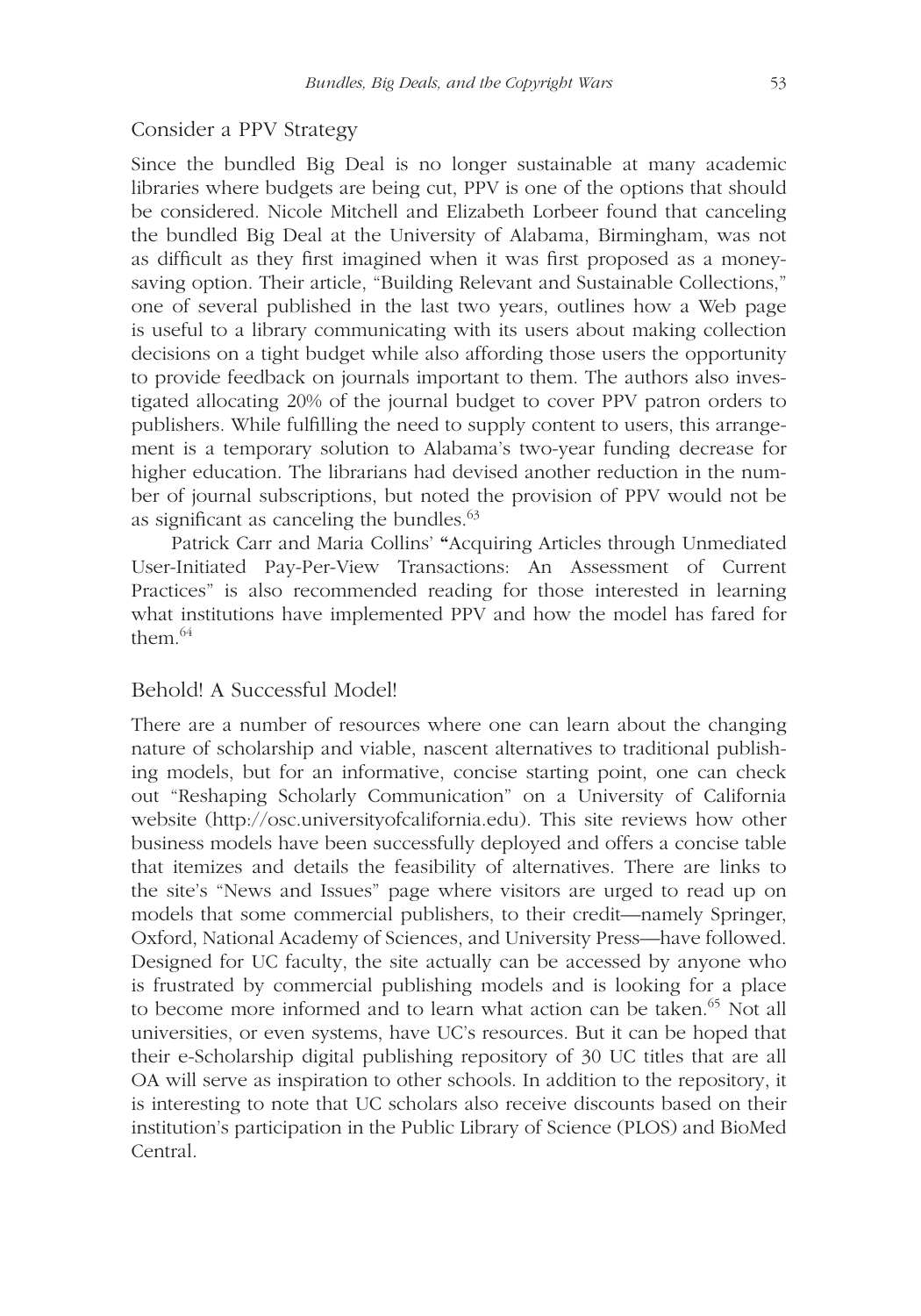## Manage Intellectual Property Differently

Encourage authors at your institution to use flexible copyrights with *some* rights reserved, as advocated by Creative Commons. In particular, negotiate with commercial publishers to retain the right to make a copy available in one's IR or own website.

### Support Sustainable Scholarly Communication

Thoroughly examine all copyright agreements before signing and make sure they do not unfairly favor the publisher by limiting access to the author's work. Also, refuse to serve on editorial boards of journals that have unreasonable subscription fees.

#### **CONCLUSION**

The legislative and judicial record on copyright indicates that a business environment that greatly favors large commercial copyright holders has been in place since 1998. Trade groups like the MPAA, RIAA, and Association of American Publishers have effectively used hyperbolic public rhetoric (i.e., "moral panics"), to protect existing markets and curtail innovation. Given the strength of the copyright lobby and the U.S. Congress' public record on related legislation, it is unlikely that there will be copyright reform. In this environment, innovation and change are likely to come slowly to the academic journal publishing industry. However, alternative approaches agreed on by publishers and libraries, such as inexpensive (e.g., 99 cent), pay-perview downloads, and freely accessible content via the OA models, could offer libraries relief from out-of-control serials budgets. What happened to the major music labels in 2003 will happen to journal publishers whose business models remain intractable and do not conform to the needs of their customers. Just as users passed by MusicNet, Pressplay, and full album CDs, libraries will abandon the bad business models that prevent them from utilizing innovation and purchasing their content on a micro rather macro level. There are a number of Web-based resources to help librarians and the teaching faculty at their institutions to find publishing aternatives that support OA and more progressive copyright agreements.

#### **NOTES**

<sup>1.</sup> William F. Patry, *Moral Panics and the Copyright Wars* (New York: Oxford University Press, 2009), xvi.

<sup>2. &</sup>quot;Constitution of the United States," http://www.gpoaccess.gov/constitution/index.html (accessed November 19, 2010).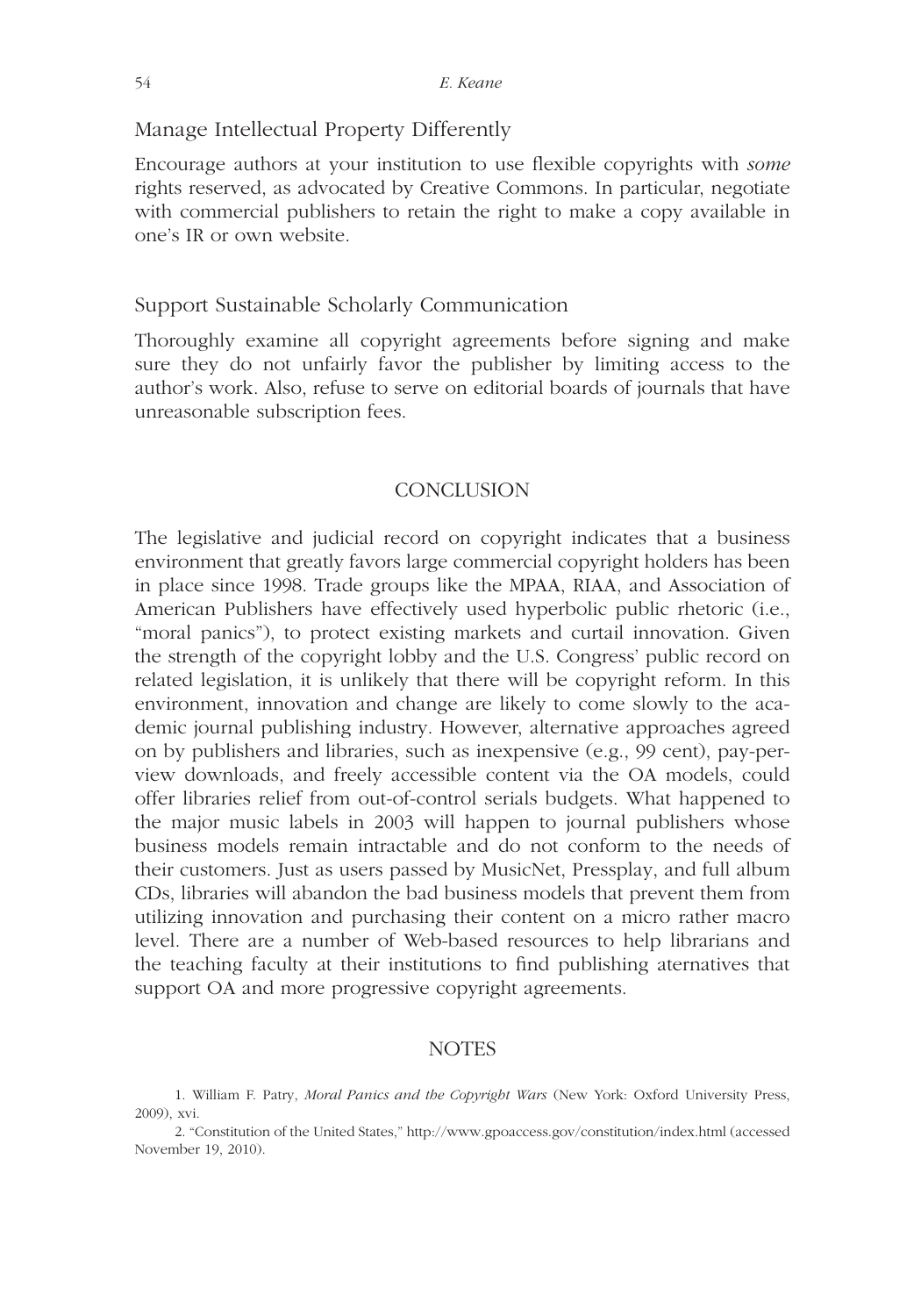3. "Sony Corp. of America v. Universal City Studios, Inc.," http:*//*www.law.cornell.edu*/*copyright*/* cases*/*464\_US\_417.htm (accessed May 30, 2011).

4. "Feist Publications, Inc. v. Rural Telephone Service Company," http://www.law.cornell.edu/ copyright/cases/499\_US\_340.htm (accessed May 30, 2011).

5. Patry, *Moral Panics and the Copyright Wars*, 145.

6. Randall Picker, "The Digital Video Recorder: Unbundling Advertising and Content*," University of Chicago Law Review* 205, no. 71 (2004), http://www.law.uchicago.edu/files/files/197.rcp\_.digital.pdf (accessed October 15, 2010).

7. Jane Ginsberg, "'No Sweat?' Copyright and Other Protection of Works of Information after Feist v. RuralTelephone," *Columbia Law Review*, no. 2 (1992), http://www.jstor.org/stable/1123087 (accessed October 19, 2010).

8. "U.S. Copyright Office—Copyright Law: Chapter 1," http://www.copyright.gov/title17/ 92chap1.html (accessed November 23, 2010).

9. Tom Zeller Jr., Roben Farzad, and Saul Hansell, "Trying to Tame an Unruly Technology," *The New York Times*, June 28, 2005, http://www.lexisnexis.com.cwplib.proxy.liu.edu/hottopics/lnacademic/? (accessed October 18, 2010).

10. "Eldred v. Ashcroft," http://www.law.cornell.edu/supct/html/01-618.ZD.html (accessed November 27, 2010).

11. Yu-Lin Chang, "Does Lessig's Criticism of Digital Rights Management Target One Technology that the Information Industries Desire More than they can Actually Provide?" *International Review of Law, Computers & Technology* 19, no. 3 (2005), http://search. ebscohost.com.cwplib.proxy.liu.edu/login.aspx?direct=true&db=lxh&AN=18945560&site=ehost-live (accessed October 22, 2010).

12. "Electronic Frontier Foundation," http://w2.eff.org/IP/Video/MPAA\_DVD\_cases/?f=20020703\_eff \_2600\_pr.html (accessed November 11, 2010).

13. Chang, "Does Lessig's 'Criticism of Digitial Rights Management' Target One Technology that the Information Industries Desire More than they can Actually Provide?" no. 3 (2005).

14. Ibid.

15. A. A. Quaedvlieg, "A New Copyright Ownership of Expression between Work and Policies for Knowledge Services," in *Seven Essays on Information Technology and Law*, ed. H. Franken (The Hague: Sdu Uitgevers Publishers, 2004): 261–315.

16. Robert Merges, "A New Dynamism in the Public Domain," *University of Chicago Law Review* 183, no. 71 (2004), http://escholarship.org/uc/item/2wq63359;jsessionid =0D15D779D932FCB238280E75BEFC9F7 (accessed November 13, 2010).

17. "Creative Commons," http://creativecommons.org/ (accessed November 18, 2010).

18. Chang, "Does Lessig's 'Criticism of Digital Rights Management' Target One Technology that the Information Industries Desire More than they can Actually Provide?" no. 3 (2005).

19. Patry, *Moral Panics and the Copyright Wars*, xv.

20. Ibid.*,* 145.

21. Ibid., 16.

22. Steve Knopper, *Appetite for Self-Destruction: The Spectacular Crash of the Record Industry in the Digital Age*, New York: Free Press, http://books.google.com (accessed October 12, 2010).

23. Ibid.

24. Nick Wingfield Mathews and Anna Wilde, "Behind the Missing Music; Huge Gaps in Offerings Plague Online Song Sites; Beatles? Only on Panpipes," *Wall Street Journal,* July 2, 2003, http://proquest.umi.com.cwplib.proxy.liu.edu/pqdweb?did=353811281&Fmt=7&clientId=18091&RQT= 309&VName=PQD (accessed November 2, 2010).

25. Knopper, *Appetite for Self-Destruction: The Spectacular Crash of the Record Industry in the Digital Age*, http://books.google.com (accessed October 12, 2010): 141.

26. "Universal's CEO Once Called iPod Users Thieves. Now He's Giving Songs Away," http:// www.wired.com/entertainment/music/magazine/15-12/mf\_morris?currentPage=all (accessed November 18, 2010).

27. Knopper, *Appetite for Self-Destruction,* 198.

28. Ibid., 232.

29. Katie Hafner, "Publishers Sue Georgia State on Digital Reading Matter," *New York Times,* April 16, 2008: C2.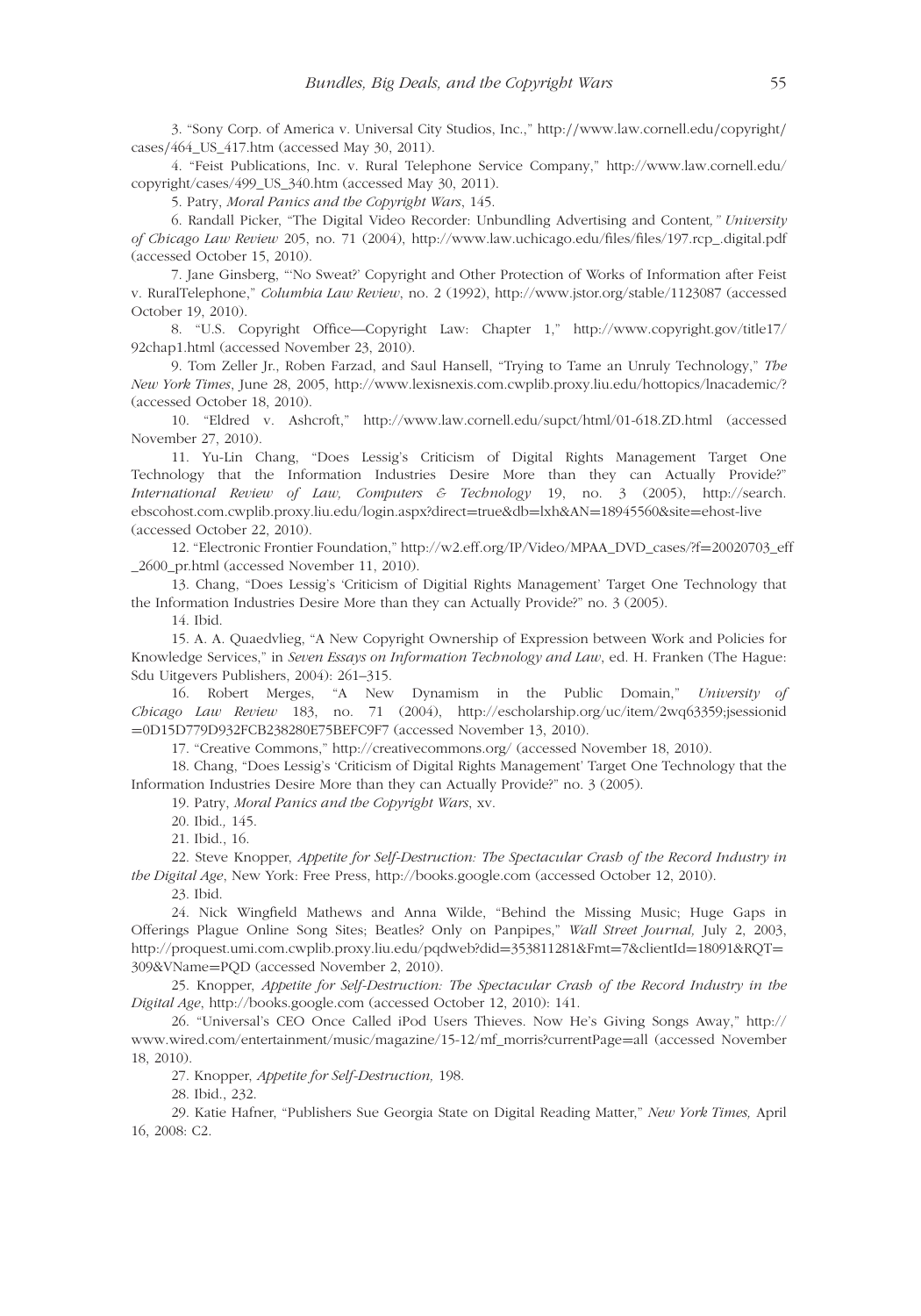#### 56 *E. Keane*

30. David Fowler, "The Bundling and Unbundling of E-Serials: Introduction," *Serials Librarian* 57, no. 4 (November 2009), http://search.ebscohost.com.cwplib.proxy.liu.edu/login.aspx? direct=true&db=lxh&AN=4923641&site=ehost-live (accessed October 2, 2010).

31. Esther Hoorn, "Repositories, Copyright and Creative Commons for Scholarly Communication," *Ariadne* 25, no. 45, http://www.ariadne.ac.uk/issue45/hoorn/ (accessed October 12, 2010).

32. Theordore Bergstrom, "Librarians and the Terrible Fix: Economics of the Big Deal," *Serials* 23, no. 2 (2010): 77–82. http://search.ebscohost.com.cwplib.proxy.liu.edu/login.aspx?direct=true&db= lxh&AN=52701625&site=ehost-live (accessed November 7, 2010).

33. Nicole Mitchell and Elizabeth R. Lorbeer, "Building Relevant and Sustainable Collections," *Serials Librarian* 57, no. 4 (2009). http://search.ebscohost.com.cwplib.proxy.liu.edu/login.aspx?direct= true&db=lxh&AN=49236420&site=ehost-live (accessed October 29, 2010).

34. Bergstrom, "Librarians and Terrible Fix," 79.

35. David Fowler, "The Bundling and Unbundling of E-Serials," 350.

36. Amy Carlson and Barbara M. Pope, "The 'Big Deal': A Survey of How Libraries are Responding and What the Alternatives Are," *Serials Librarian* 57, no. 4 (2009): 380–398. http://search. ebscohost.com.cwplib.proxy.liu.edu/login.aspx?direct=true&db=lxh&AN=49236427&site=ehost-live (accessed October 11, 2010).

37. Ibid., 380–398.

38. Jill Taylor-Roe, "'To Everything There is a Season': Reflections on the Sustainability of the 'Big Deal' in the Current Economic Climate," *Serials* 22, no. 2 (July 2009): *Library, Information Science & Technology Abstracts*. http://web.ebscohost.com/ehost/detail?vid=4&hid=19&sid=35835de2- 047b-4e50-b603-b63d76138b6c%40sessionmgr10&bdata=JnNpdGU9ZWhvc3QtbGl2ZQ%3d%3d#db=lih& AN=43603762 (accessed October 2, 2010).

39. Ibid.

40. Ben Sheffner, "Don't Know Much," *Billboard* 122, no. 35 (2010): 6. http://search.ebscohost. com.cwplib.proxy.liu.edu/login.aspx?direct=true&db=aph&AN=53470249&site=ehost-live (accessed November 22, 2010).

41. Bergstrom, "Librarians and the Terrible Fix," 80.

42. Ibid., 79.

43. Michael Hanson and Terese Heidenwolf, "Making the Right Choices," *College and Research Libraries News* 71, no. 11 (2010): 586–588.

44. Bergstrom, "Librarians and the Terrible Fix," 81.

45. Andrew Albanese, "Cornell Bails on Elsevier Deal," *Library Journal* 128, no. 20 (2003): 15–16. http://search.ebscohost.com.cwplib.proxy.liu.edu/login.aspx?direct=true&db=lxh&AN=11750144&site= ehost-live (accessed October 9, 2010).

46. Ibid., 15–16.

47. Charles Goldsmith, "Reed Elsevier Feels Resistance to Web Pricing," *Wall Street Journal*, January 19, 2004, Eastern Edition, http://www.proquest.com.cwplib.proxy.liu.edu. (accessed November 11, 2010).

48. "Elsevier," http://www.elsevier.com/wps/find/intro.cws\_home/access\_dissemination (accessed January 6, 2011).

49. Michael Beaudouin-Lafon, "Open Access to Scientific Publications: The Good Bad and the Ugly," *Association for Computing Machinery* 53, no. 2 (2010). http://cacm.acm.org/magazines/ 2010/2/69353-open-access-to-scientific-publications/fulltext (accessed October 13, 2010).

50. Katie Hafner, "Publishers Sue Georgia State on Digital Reading Matter," *New York Times,* April 16, 2008: C2. http://proquest.umi.com.cwplib.proxy.liu.edu/pqdweb?did=1462588901&Fmt= 7&clientId=18091&RQT=309&VName=PQD (accessed November 13, 2010).

51. Patry, *Moral Panics and the Copyright Wars,* XX.

52. Tim Bucknall, "A Comparative Evaluation of Journal Literature Access Options at the University of North Carolina at Greensboro," *Interlending & Document Supply* 37, no. 3 (2009): 140. http://proquest.umi.com.cwplib.proxy.liu.edu/pqdweb?did=1963641501&Fmt=7&clientId=891&RQT= 309&VName=PQD (accessed November 28, 2010).

53. Ibid., 143.

54. Bergstrom, "Librarians and Terrible Fix," 81.

55. Ibid.